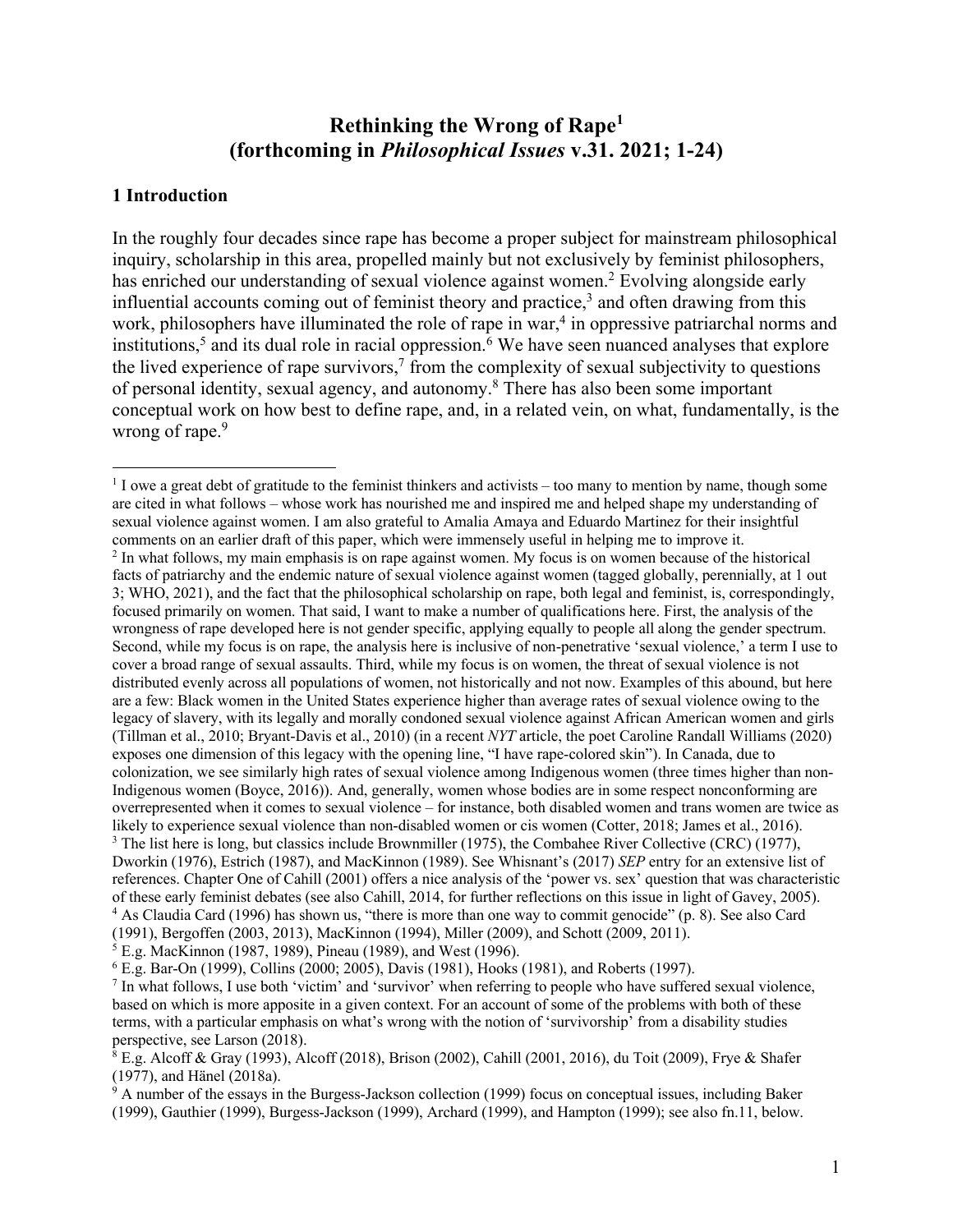Some of this conceptual work has been driven by philosophers of law, and no wonder. From a legal perspective, we want to know not just what makes rape wrong, but what makes it a serious, criminal wrong. While this scholarship has generated important insights into various aspects of rape and criminal law, it has also produced a thread of debate that perpetuates a fundamentally flawed conception of the trauma of rape. I am referring to an idea developed in the well-known essay, *The Wrongness of Rape* (2000), by legal philosophers John Gardner and Stephen Shute.<sup>10</sup> In this paper, Gardner and Shute argue that to discover what is really wrong with rape, we need to separate the wrong of rape from its harms. They propose a 'pure case of rape' (*pure case* hereafter). In this case, which I describe in detail below, a woman is raped while unconscious, and the rape, for a variety of stipulated reasons, "never comes to light" (p. 7), a scenario they describe as "possible, but unusual" (p. 6). On their account, this makes the *pure case* a harmless case of rape, which means that if rape is a serious and criminal wrong, as they insist it is, then its wrongfulness must lie outside its harmfulness. This clears the path for their argument that rape is wrong because it is the sheer use of a person.

Over the years, there have been a number of objections to Gardner and Shute's *pure case*, but none of them get at what is really problematic with their notion of a harmless rape, and so the idea lingers, re-emerging in subsequent work by Gardner (2012, 2016) and others.<sup>11</sup> This is unfortunate. As I argue below, the contention that the *pure case* is a harmless rape gains traction by relying on a notion of trauma as an evaluation-dependent reaction, in this case, by a victim to her rape. This is an outdated conception of trauma (certainly now, arguably so in 2000). The science of trauma reveals that it goes wrong by conflating evaluative responses – our selfreflective appraisals – with non-deliberative somatic ones which arise from the automatic response of a central nervous system to a threatening event. This is significant not just because it exposes that the thinking behind the *pure case* is misguided, though it is, but, more broadly, because it reflects the way that current philosophical legal scholarship on rape is out of step with contemporary neuroscientific research on trauma. This is a missed opportunity. An updated conception of trauma can prompt us to rethink the wrong of rape, and usher in a much-needed trauma-informed model, putting pressure on the consent and coercion models prevalent in both criminal law and feminist discourse.

The bulk of this paper is devoted to showing what is wrong with the notion of a harmless rape. In §2, I describe the *pure case,* turning to neurobiological models of trauma in order to elaborate my main objection to it. This gives me an opportunity to develop a robust conception of trauma, and elaborate the different ways that rape harms its victims, including the central way, what I call 'threat-circuitry harm.' This discussion of trauma invites us to rethink the wrong of rape, and opens the door for my argument, in §3, that the wrong of rape consists in its central

<sup>&</sup>lt;sup>10</sup> "The Wrongness of Rape" was originally published in Horder (ed.), (2000), and reprinted in Gardner (2007). All references here are to the (2000) version of the article.

<sup>&</sup>lt;sup>11</sup> Husak (2009) expresses sympathy for Werheimer's (2003) 'experiential' view but accepts the idea of a harmless rape as a statistically unusual case. In a parallel consideration of domestic abuse, Tadros (2005) accepts the idea of a harmless rape, but objects to Gardner and Shute's methodology: "the fact that there may be cases of this sort should not incline us to think that psychological trauma is not central to what is wrong with domestic abuse" (p. 1008). Statman (2012) makes a similar claim, arguing that the *pure case* is not the paradigm, but the exception. Archard (2007), following Feinberg (1984), adds a third category, 'hurtfulness,' in addition to harmfulness and wrongfulness, but accepts Gardner and Shute's basic characterization of the *pure case* as (in his terms) a hurtless case. Watt (2014) is particularly troubled by the *pure case,* arguing that it fails to account for the harm to the reader, whose empathetic response to rape ("it freezes our hearts" (p. 50)) is at the root of the wrong of rape. In Gardner's (2016) response to Watt, he reaffirms his commitment to the *pure case* as a harmless rape: "[Watt] has helped to confirm our hunch…that an undetected rape, hence a rape giving rise to no trauma, is still very seriously wrong" (p. 5).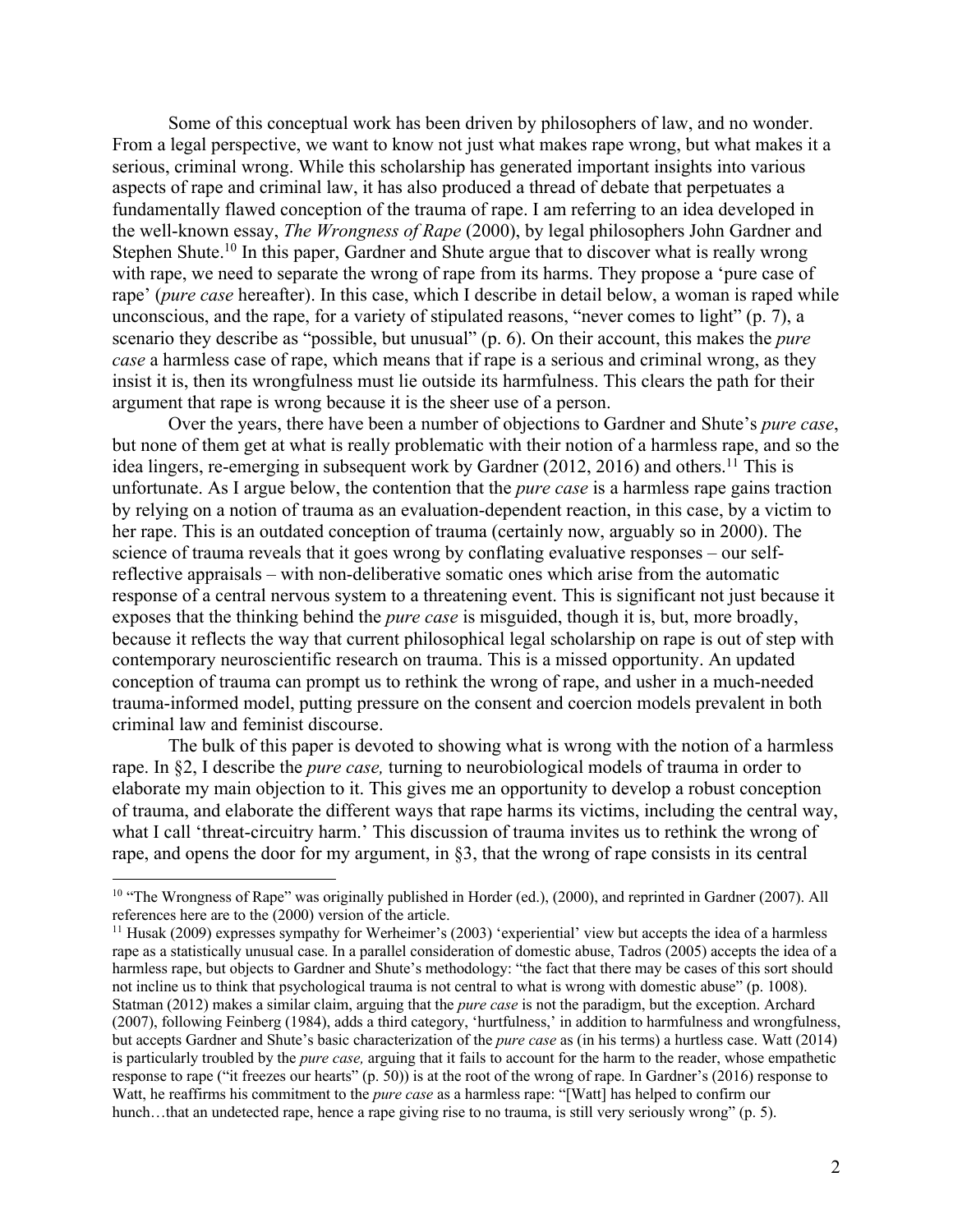harm. This view of the wrong of rape captures the embodied experience of rape and can be used to help progressively reform aspects of the criminal justice system, thereby offering some hope of securing a modicum of justice for rape survivors, something that, globally, it has almost completely failed to do. 12

#### **2 The Harm of Rape**

#### **2.1 The** *pure case*

Rape, by all accounts, is a serious wrong. But what makes it so? A common answer is that rape is a serious wrong *because* it causes grave harms to victims of rape. In their paper, Gardner and Shute (2000) consider but reject this possibility. Of course, they say, rape has the potential to result in terrible harms, sometimes unspeakable ones. These harms include not just physical injuries, but also what they refer to as devastating "feelings of violation" (p. 5). On their account, feelings of violation constitute the trauma of rape, and consist in evaluative judgments made by rape survivors in the aftermath, and include a sense of insecurity, loss of trust in men, a reduction of self-esteem, and feelings of humiliation. These are harms, they argue, because they change someone's life for the worse.<sup>13</sup> And while Gardner and Shute do not reject the harm principle as a basis for the criminalization of rape, they reject that the trauma of rape can provide a basis for it, since it is comprised of a set of harms that hinge on the victim's own evaluation of her experience, or so they argue.

This is the set up for the *pure case*. For what about those cases, they wonder, wherein the victim has no awareness of her experience? What if, for instance, a woman was drugged and rendered unconscious, and was thus unaware that she was being raped, and yet was sufficiently lubricated – perhaps, they suggest, this was a date-rape – such that there were no physical injuries as evidence of the crime. If these conditions are met, which they describe as possible but unusual, then "a victim may be forever oblivious to the fact that she was raped" (p. 6). As such, they argue, her life cannot go any worse for her. Furthermore, if we imagine that her rapist, who wore a condom (thus preventing STDs or pregnancy), dies immediately after the attack, then the rape would also make no difference to his prospects, nor could he harm his victim in the days or months following the attack, say, by boasting about it. Thus, they conclude, the *pure case* is a harmless case of rape.

And yet, they insist, even though the rape victim was unharmed, she was nevertheless wronged. This means that the wrong of rape must be distinct from its harms. And so, what is it that makes rape wrong? Their answer, referred to above, is that rape is objectifying; it is the

<sup>&</sup>lt;sup>12</sup> Equality Now's (2017) report, which surveys 82 jurisdictions (within 73 UN member states), documents the range of these global legal failures, including some of the more egregious ones (for instance, where perpetrators of rape can legally escape punishment by marrying their victims, or by reaching a 'settlement' with the victim's family), but the failures go beyond anachronistic laws. Even in a country like Canada, which undertook a major reform of its rape laws in 1983, over 90% of sexual assaults go unreported (Craig, 2018; Johnson, 2012), on par with most jurisdictions and due, in large part, to a well-founded distrust and fear of the criminal justice process, for reasons to be discussed in what follows.

<sup>&</sup>lt;sup>13</sup> In an often-cited paragraph from *On Liberty*, John Stuart Mill (1859) says, "That the only purpose for which power can be rightfully exercised over any member of a civilised community, against his will, is to prevent harm to others" (Ch. 1 paragraph 9). Gardner and Shute (2000, fn. 6) put themselves in the camp of those who endorse Raz's (1988) interpretation of the harm principle.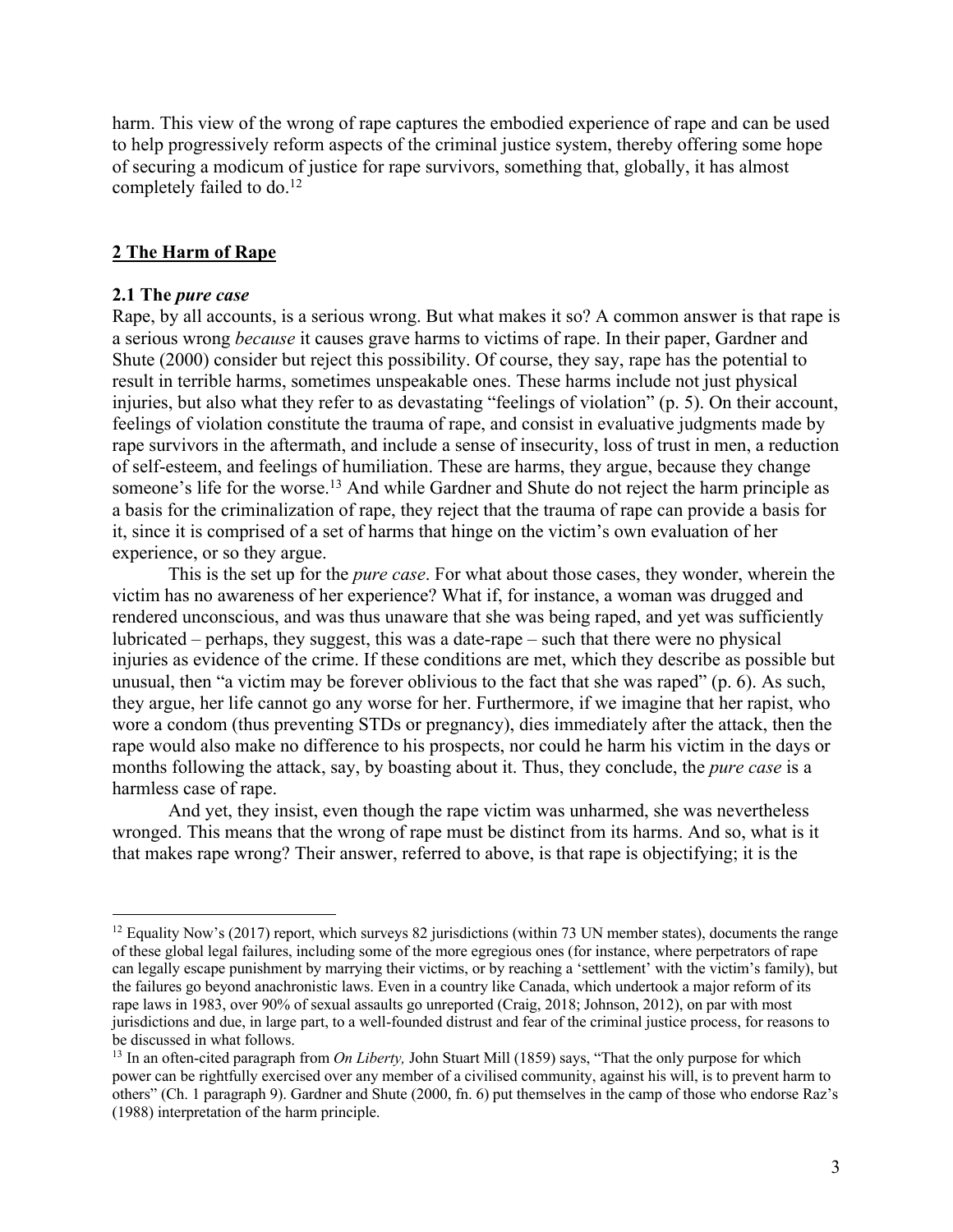sheer use of a person.<sup>14</sup> Drawing on Nussbaum's (1995) work on objectification, they argue that the sheer or mere use of a person is abuse. It is a kind of instrumentalization, which is dehumanizing, and rape is the central case of this: "That a rapist objectifies his victim by treating her as a mere repository of use-value is, in our view, what is basically wrong with rape" (p. 20).<sup>15</sup> This allows the harm principle in through the back door, as it were, for if even a harmless rape were not criminalized, then *that*, they argue, would be harmful, since the absence of a legal deterrent would result in an increased incidence of rape, which would increase the number of violations of women's sexual autonomy, and increase women's justifiable fears of being treated as sex objects. These sorts of indirect harms, on their account, require that all cases of rape be criminalized, even if not all cases result in direct harm to those who are raped.

I will not evaluate the merits of this argument here. <sup>16</sup> My interest lies only with the *pure case,* and, in particular, with Gardner and Shute's contention that it is a harmless case of rape. To see why they are wrong about this, remember that, on their account, someone is harmed if their life is changed for the worse. In their view, rape typically results in harm of this diminishing sort, but not so in the *pure case*. The reason for this is because, on their account, there are two kinds of ways that a rape survivor's life can be changed for the worse, and the *pure case* rules out both.

The first way is through physical injuries. Although they are not explicit about this, it is clear that what they mean by 'physical' is clinically detectable injuries, like genital tearing, abrasions, and bruising, the sorts of physical wounds which can play a significant evidentiary role in criminal proceedings.<sup>17</sup> Gardner and Shute refer to the physical harms of rape as being overemphasized historically, alluding to a fraught history of an outdated concept of rape in which forensic evidence of physical trauma is necessary as proof of rape, and lack thereof as evidence of consent (the law still requires medical evidence of this sort in at least half a dozen countries (Equality Now, 2017)). 18

The notion that all acts of rape result in overt physical injuries is a pernicious falsehood that feeds into one particular class of rape myths (that 'real rape' is violent; that if there is no

<sup>&</sup>lt;sup>14</sup> In (2016) Gardner continues to maintain that the wrong of rape lies in its objectification of a person but pulls back from his and Shute's earlier emphasis on *sheer* use.

<sup>15</sup> Stanton-Ife (2010) puts pressure on Gardner and Shute's claim that objectification *alone*, without considerations of consent, constitutes the wrong of rape, noting that they tolerate objectification in the case of prostitution and pornography, i.e. in cases where it is consensual (or licensed). Plaxton (2014) uses Gardner and Shute's analysis as a starting point to engage more thoroughly with Nussbaum's view of objectification, and the mitigating role of mutuality embedded in the norms of particular types of relationships. On this point, see also Marino (2008). 16 Although I do wonder, along with Husak (2009), how to interpret these indirect harms. Are Gardner and Shute's

claims about rising incidence rates in the absence of criminalization empirical predictions, for instance? More to the point, how could a rape that *never* comes to light impact anything, let alone incidence rates? On this point, and a way around the problem it raises for the harm principle, see Spena (2010).

<sup>&</sup>lt;sup>17</sup> The evidential significance of genital injuries in rape cases is a complicated issue, for a variety of reasons, not least of which is the unreliability of forensic evidence of rape. In his discussion on this issue, forensic physician Graeme Walker (2015) states that "research in this area has been plagued with multiple uncontrollable variables which make reliable conclusions virtually impossible" (p. 173). He goes on to show that we can conclude virtually nothing about the nature of sexual contact in most cases of genital injury (barring extreme ones), since both consenting and non-consenting sexual contact may or may not result in genital injury. And indeed, studies show the incidence of genital injuries from rape range wildly, anywhere from 5% to 87%, a variability that can be attributed to any number of factors, including differential definitions on what counts as a 'genital injury,' timing of

examination vis-à-vis timing of rape, and participant inclusion criteria (Orellano-Campos, 2020). <sup>18</sup> See Dowds (2020) for an overview of the regressive narratives of force and resistance in interpretations of rape as a crime of extreme violence.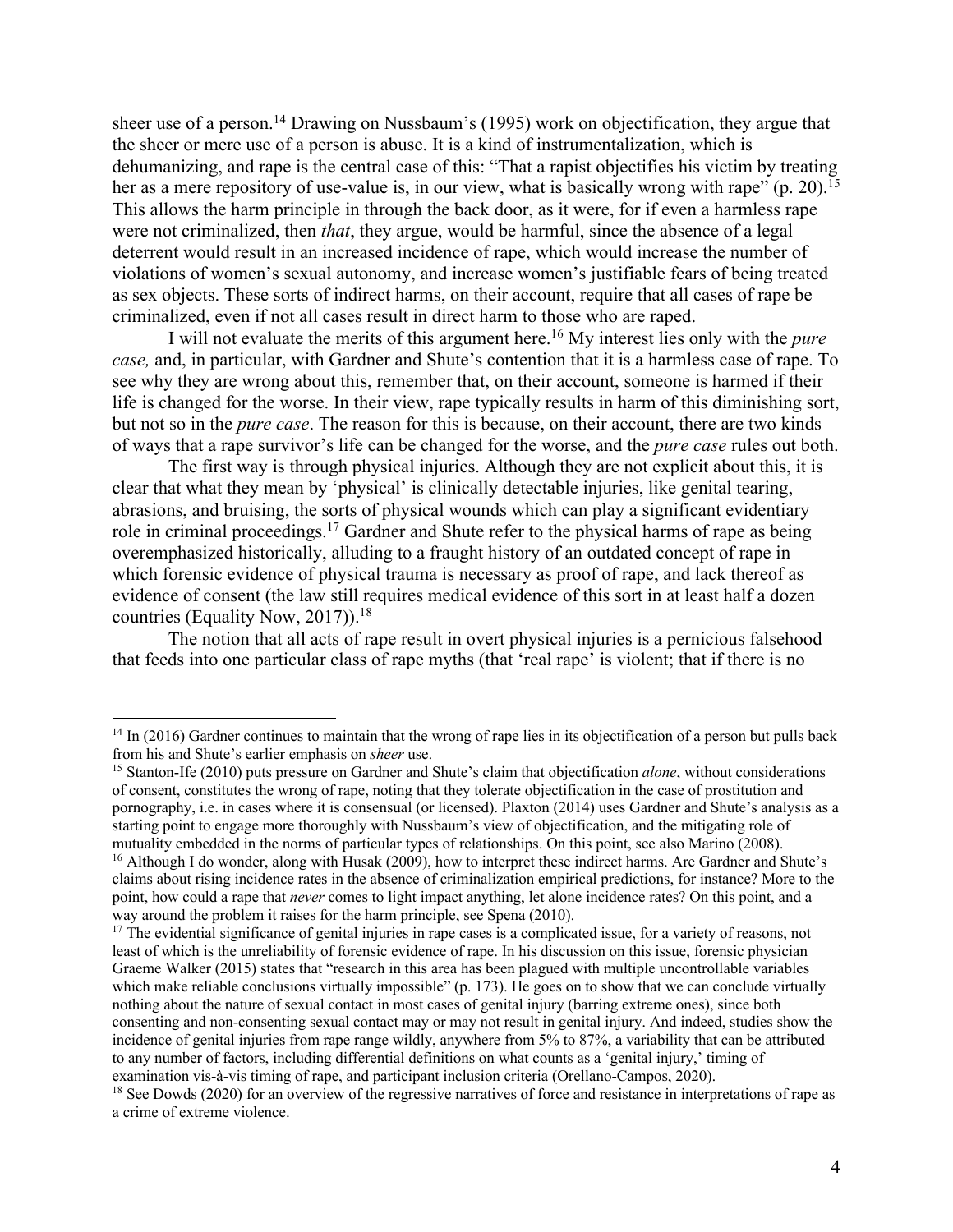genital trauma, there was no rape; that if a woman doesn't fight back, there was no rape;<sup>19</sup> and that consenting women 'open up' to sexual contact by naturally lubricating, such that if she didn't want it, her body would have said 'no'<sup>20</sup>), which, like all rape myths, perpetuate victimblaming norms and serve to undermine the credibility of rape survivors.<sup>21</sup> The fact that one could survive a rape and appear physically intact is what prompts Gardner and Shute's reference to date-rape, which is meant to assure us that it is possible to be raped while sexually aroused – drunk, drugged, or otherwise – such that someone could be raped while unconscious and not show any physical signs of genital trauma. If this is right, and it seems clear that it is, then one important way a rape survivor's life could be changed for the worse is ruled out.<sup>22</sup>

The second way that a rape survivor could be harmed, on their account, is through the feelings of violation that often plague rape survivors in the aftermath – the shame, grief, horror, and rage, as well as a sense of insecurity or loss of trust. Again, on their account, these are evaluative judgments by a victim about her rape, which comprise her subjective experience in the aftermath, and constitute the trauma of rape. As they say: "Some of it may be physical injury, but apart from that kind of injury any harm to the victim depends on the victim's evaluations of what has been done to her" (p. 9). But in the *pure case,* remember, the victim has no awareness of her rape, and hence has no ability to evaluate it in the aftermath:

<sup>&</sup>lt;sup>19</sup> "Why couldn't you just keep your knees together?" was what Alberta Judge Robin Camp asked a rape survivor in his courtroom, in 2015, stating in his judgement that the woman had failed to explain "why she allowed the sex to happen if she didn't want it"; https://www.theglobeandmail.com/opinion/myths-and-stereotypes-some-judges-stilldont-get-it/article27164326/.

 $\frac{20 \text{ This line of thinking is what was behind former US Republican Representative Todd Akin's comment, in 2012,}.$ that "if it's a legitimate rape, the female body has ways to try to shut that whole thing down"; https://www.nytimes.com/2012/08/20/us/politics/todd-akin-provokes-ire-with-legitimate-rape-comment.html.

 $21$  The deleterious impact of rape myths undermine the credibility of rape victims at every point of contact with the criminal justice system, impacting which rapes get treated by police as crimes, which ones get taken up by prosecutors, and which ones result in convictions by judges and juries (Craig, 2018; Doolittle, 2017; Johnson, 2012), and is one contributing factor to the underreporting of rape, presenting a case in point of what Kristie Dotson (2011) calls 'testimonial smothering,' wherein someone suffers a testimonial injustice as a result of a kind of coerced selfsilencing. This routine undermining of rape victims' credibility epitomizes Fricker's (2007) central case of identityprejudicial credibility deficit. These victims end up suffering not just the distinctive primary harm of testimonial injustice, but considerable secondary harms as well (see Freedman, 2020, on this point). And note, credibility is not something that is evenly apportioned among women. The credibility of Black women, for instance, is further undermined by intersecting myths about their sexuality: Black women are 'jezebels'; they have insatiable sexual desires; they aren't 'rapeable'; they are strong and can 'take it'; etc. (Capers, 2013; West & Johnson, 2013), which is one factor in the lower-than-average rates of reporting among this population (Tillman et al., 2010). See Peterson and Muehlenhard (2004) on the impact of rape myths on women's ability to make sense of their own experiences of rape, and Jenkins (2017) for an argument that this is a kind of hermeneutical injustice.

 $^{22}$  The demand on women to demonstrate physical evidence of rape has almost never worked in their favour, certainly not historically, but even now, and not only because it amplifies damaging misconceptions about what constitutes rape, but also because it invites further and protracted poking and prodding of women's bodies in alleged safe spaces (i.e. hospital rooms), the prospect of which can be terrifying and retraumatizing for someone who has just been raped, and in particular, for racialized, gender non-conforming, and trans women, whose bodies are perpetually under threat due to structural racism, transphobia, and transmisogyny. I say 'almost never' because the promise of a medical examination, for a rape victim, is the conviction of her rapist, via DNA and other evidence collected in a rape kit, offered as incontrovertible proof of rape at trial. Unfortunately, this promise has not materialized as once was hoped, and not just because most rape cases never make it to trial, but also because rape kits are expensive to test, they accumulate faster than police departments can process them, and they are often not prioritized within the system, and as such they wind up in warehouses, collecting dust (Kennedy, 2020). In the US, for instance, in 2015, the total backlog of untested rape kits was in the vicinity of 400,000 (Hagerty, 2019).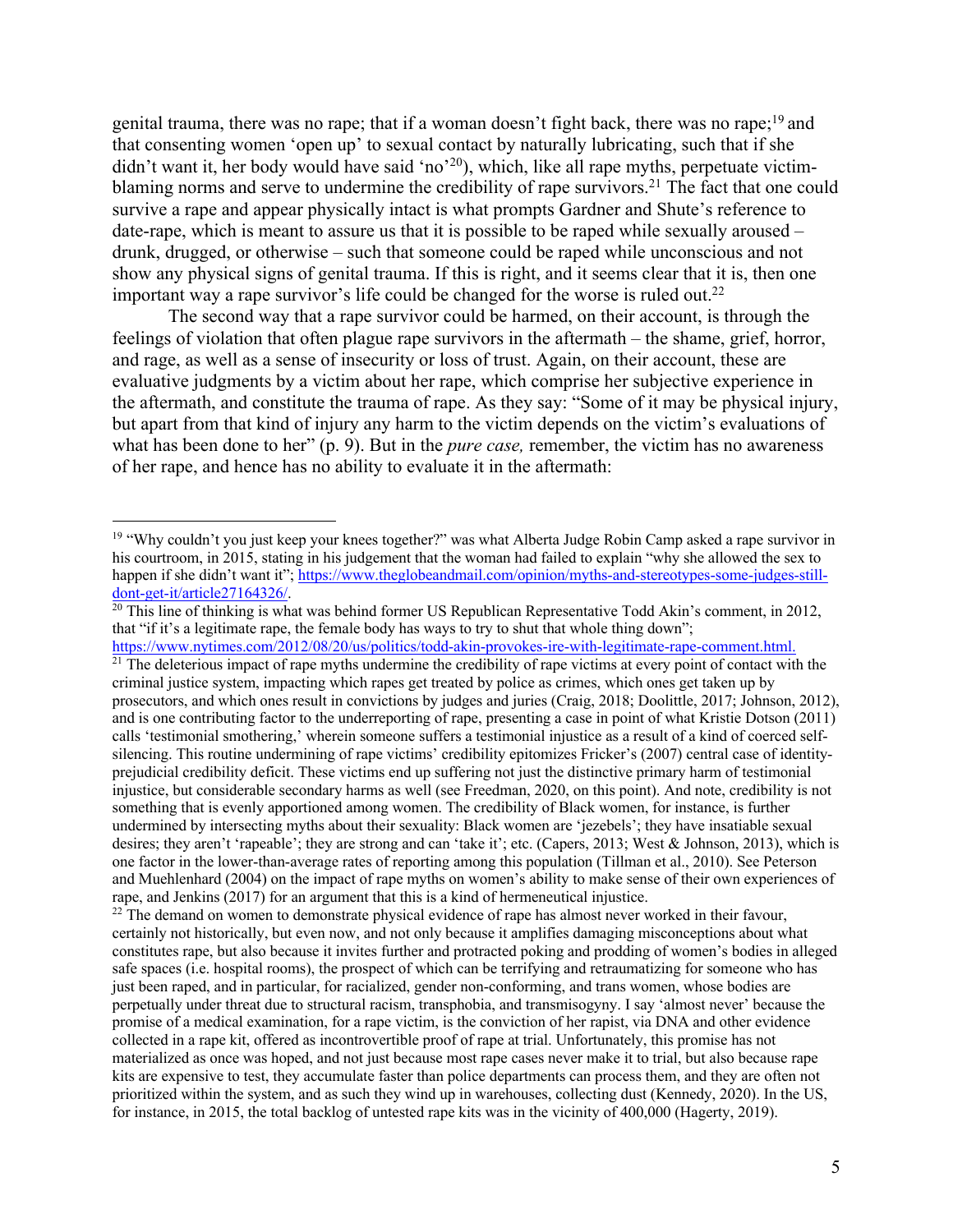So our case of the utterly harmless rape – perpetrated on a sexually aroused but somatic victim and leaving no trace on her memory or her body (or indeed any other trace) – is the pure case because it strips out the epiphenomena. It strips out not only the physical injuries but also the victim's evaluation-dependent reactions to the rape. It is rape pure and simple (p. 9).

Since, on their account, rape victims can be harmed in only two ways, and the *pure case* rules out both, it is, they conclude, a harmless rape. But what Gardner and Shute fail to recognize is that not all physical harms which result from rape are clinically detectable, and not all feelings experienced in the aftermath are evaluation dependent. These errors rest on their misconception of the trauma of rape.

### **2.2 The trauma of rape**

The history of the concept of trauma is a fascinating one, evolving around the mid- to late-1800s from its early meaning, referring to strictly physical injuries, still seen in medical contexts (e.g. trauma wards, trauma surgeons), to the psychologized notion of trauma in common use today, understood roughly as a psychic wound resulting from exposure to a terrifying event.<sup>23</sup> This paradigm shift opened up a new way of conceptualizing harm, one which was decidedly unsettled for much of the twentieth century, mutating in important respects over time.<sup>24</sup> Interest in the idea of trauma waxed and waned throughout this period, gaining cultural currency in the context of catastrophic events like the First World War, the Holocaust, and the Vietnam War, in light of the prevalence of post-war forms of suffering. It was following the Vietnam War, as a result of the activism of psychiatrists, social workers, and others on behalf of returning Vietnam vets, that psychological trauma became an official psychiatric category in American Psychiatric Association's (APA) third edition of its *Diagnostic and Statistical Manual of Mental Disorders* (*DSM-III*), in 1980, with the nomenclature of 'posttraumatic stress disorder' (PTSD).<sup>25</sup> By then, the concept of trauma had settled into the zeitgeist, and it was not long before feminists, therapists, and medical professionals noticed that survivors of rape and childhood abuse exhibited symptoms similar to those of combat veterans.<sup>26</sup>

While the diagnostic criteria for PTSD have undergone significant revisions over subsequent editions of the DSM, exposing the social dimensions of diagnosis and bringing fresh controversy with each set of changes, $27$  the science of trauma has been advancing apace, with dramatic innovations in imaging techniques driving neurobiological models of trauma, which now dominate the field.<sup>28</sup> Our understanding of trauma continues to evolve, and what counts as a

 $^{23}$  The superb collection of essays in Micale and Lerner (2001) tell the story of the early history (1870-1930) of the psychologization of trauma in Europe and America, from railway spine to shell shock, through Charcot, Freud, Janet, and others.

<sup>&</sup>lt;sup>24</sup> From hysteria and traumatic neuroses through to shell shock, gross stress reaction, and posttraumatic stress disorder (PTSD), each new label reflecting shifting conceptions of trauma. See Leys (2000) for an intellectual and cultural history of trauma through the twentieth century.

<sup>&</sup>lt;sup>25</sup> See Scott (1990) for the story of the political struggle to have PTSD recognized as an official psychiatric disorder in *DSM-III*.<br><sup>26</sup> Judith Herman's *Trauma and Recovery* (1992) is the landmark work in this field.

<sup>&</sup>lt;sup>27</sup> See Young (1996) on the 'invention' of PTSD; see also Leys (2000), Scott (1990), and Summerfield (2001).<br><sup>28</sup> van der Kolk (2014) refers to this period, which he marks as the early 1990s, as the 'Neuroscience Revolut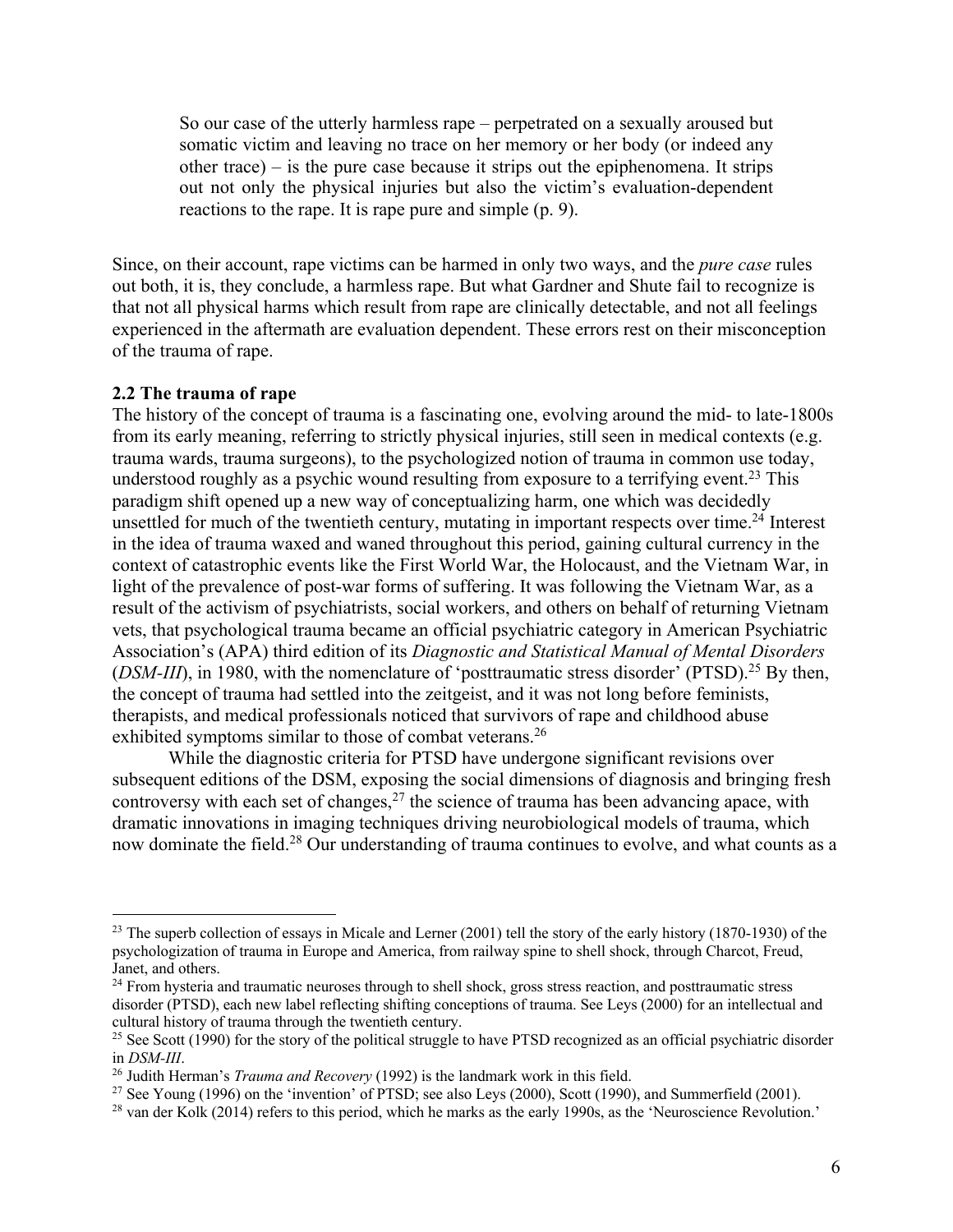traumatic stressor continues to engender debate,<sup>29</sup> but we now have a pretty good idea of what happens to brains and bodies under conditions of extreme threat.

Trauma theorists and trauma therapists have long understood that traumatic events, standardly defined as ones that threaten life or bodily integrity, such as war and rape, overwhelm the ordinary systems of functioning in the human brain. Working with survivors of traumatic events, they have long observed a relatively consistent set of behaviours, or, to use a medicalized term, symptoms, in the aftermath of these events, despite the variability in the experience of rape and its aftermath.<sup>30</sup> Although not everyone who suffers a traumatic event develops the full range of these symptoms, and not always to the same degree, they are typical of rape survivors.<sup>31</sup>

We can use the conceptual framework of PTSD from the *DSM-5* (2013) to describe these symptoms.<sup>32</sup> Some of them are best characterized as somatic, including intrusion symptoms (e.g. flashbacks, recurrent intrusive thoughts, and distressing dreams), hyperarousal and reactivity symptoms (e.g. sleep disturbance, difficulty concentrating, irritability, exaggerated startle response, and hypervigilance), and numbing symptoms (e.g. hypoarousal, emotional detachment, and derealization). Other symptoms are best characterized as reflective, lining up (more or less) with Gardner and Shute's feelings of violation, including negative alterations in mood and cognitions (e.g. persistent and exaggerated negative beliefs about oneself, others, or the world, persistent distorted cognitions, and persistent negative emotional states), as well as avoidance behaviors (e.g. avoidance of activities, people, places, and things that are reminders of or associated with the event) (pp. 271-272).

First-person accounts of rape chronicle the full range of these symptoms, although often in less clinical terms, illustrating that the subjective experience of rape survivors encompasses both the evaluative appraisals and somatic sensations that are characteristic of PTSD.<sup>33</sup> So, for

<sup>&</sup>lt;sup>29</sup> The stressor criterion of PTSD is unique among psychiatric diagnoses, and the description of it is something that each edition of the DSM, in one way or another, has failed to get right. In *DSM-III* (1980), a traumatic event was defined as 'outside the range of usual human experience,' which inadvertently precluded rape. In *DSM-IV* (1994), one of the categories of exposure of traumatic events included 'witnessing of traumatic events to others,' which raised the so-called bracket creep concern (McNally, 2009; Spitzer et al., 2007), allowing that viewing traumatic experiences on TV could count as genuinely traumatic, which, as Summerfield (2001) argues, pathologizes and creates a medical condition out of normal human distress. Some of these concerns have dissipated with the publication of *DSM-5* (2013), and the move from 'witnessing of traumatic events to others' to 'witnessing *in person*…', but other concerns have emerged about the inclusion of a new exposure category that applies to workers who encounter the consequences of traumatic events because of their jobs (for example, does this include trauma therapists?); see Pai et al. (2017).<br><sup>30</sup> This variability hinges on a range of factors, including one's gender identity, personal history, social and political

framework, and cultural and religious commitments.

<sup>&</sup>lt;sup>31</sup> Research suggests that the development of full-blown PTSD following a traumatic event has to do with a variety of factors, including the extremity of the attack, predisposition to stress resulting from genetic heritability, and developmental stress resulting from early histories of complex trauma (that is, occurring chronically) (Fenster et al., 2018; Ogden et al., 2006). We also know that early therapeutic treatment can be critical to avoiding long-term symptoms, and therefore health inequities – who has access to mental health care, for instance – are a factor here, with the result that poor health outcomes track class and racial dimensions (Bryant-Davis et al., 2010; Ansell, 2017). <sup>32</sup> The conceptual framework of PTSD from the DSM remains the industry standard, despite the controversies that arise with each new edition. For an overview of the some of the problems with PTSD in the most recent *DSM-5*  (2013)*,* see Pai et al. (2017) and Wakefield (2013). Hoge at al. (2016) offer a scathing critique, which concludes with this comment: "The purpose of revising a psychiatric definition is to enhance diagnostic accuracy, clinical utility, and communication. The *DSM-5* definition of PTSD provides no improvement in these areas" (p. 751). <sup>33</sup> Despite the formidable pressures on women to keep silent about their experiences of sexual violence (Freedman, 2020), first-person accounts abound in the media, popular culture, and rape memoirs (currently, there are 675 of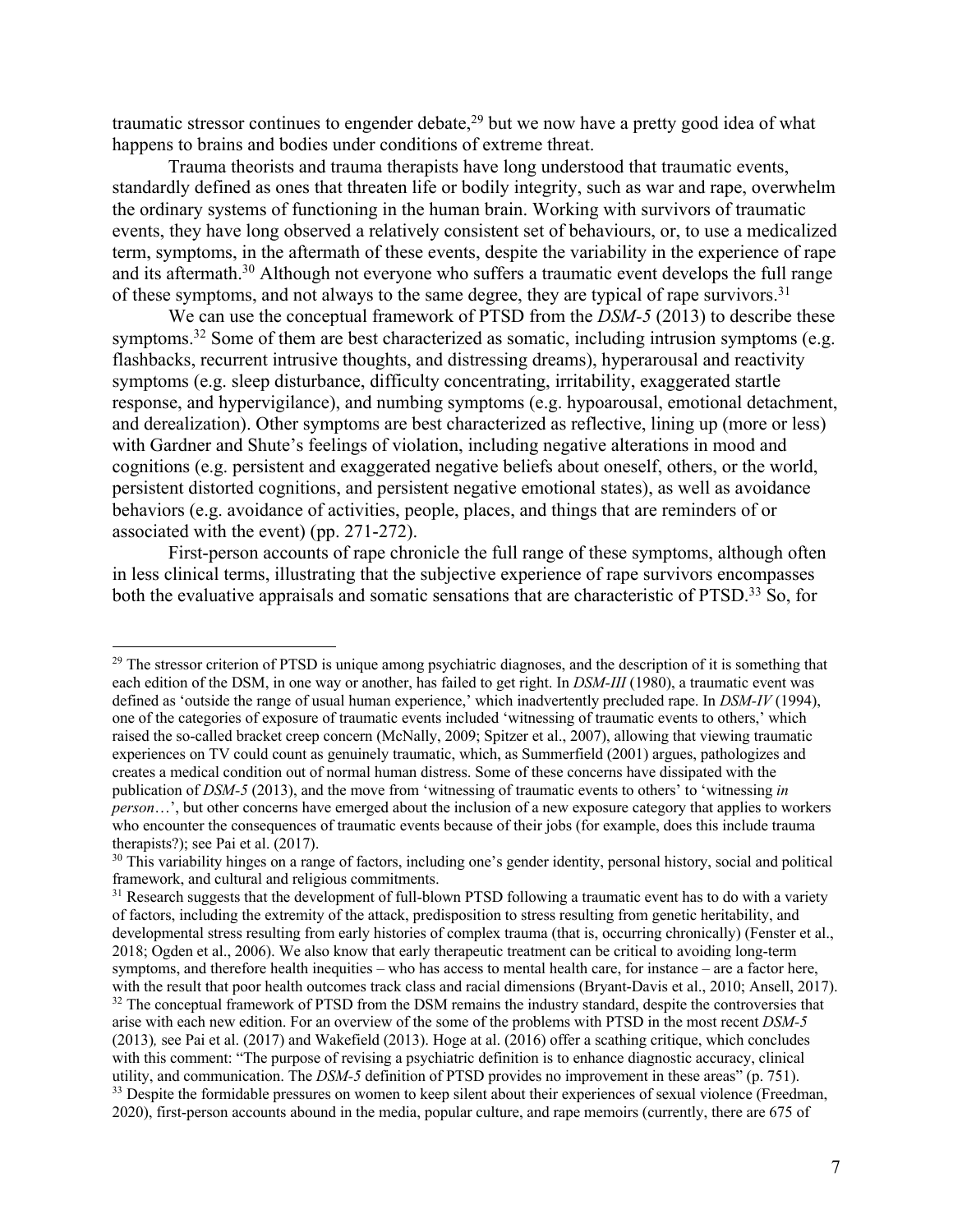example, a rape survivor might describe herself as feeling empty, listless, and stuck, or alternatively as jumpy, unable to let down her guard around others, or feel at ease in sexual encounters, even with a loving partner. She might describe the flashes of unwanted images, which she cannot get out of her head, not even while asleep, and the unexpected panic, which never fails to take her by surprise, even though she's always waiting for it, and how that makes her feel helpless and anxious. And she might, upon reflection, feel that all of this has wreaked havoc on her ability to sustain intimate relationships and taken a serious toll on her well-being, her feelings of self-worth, and her view of the world.

First-person accounts of PTSD offer a fairly reliable picture of what rape and its aftermath can feel like, from the inside. But this just raises the question of *why* rape results in these feelings and symptomatic behaviors. That is, why is rape traumatic? What happens to the brain under conditions of extreme threat like rape, such that survivors feel and behave as they do? We can find answers to these questions by turning to neurobiological models of trauma.

Our brain is evolutionarily wired to scan for danger. When it senses threat, the amygdala, the central hub of the defense or threat circuitry in the brain (what used to be called the 'fear center<sup>34</sup>), is activated and triggers a fight-or-flight or (the less well-known) freeze response.<sup>35</sup> These are reflexive, adaptive biological reactions to help us avoid or cope with danger. Once the threat circuitry is engaged, it releases stress chemicals, like adrenaline and cortisol, which increase heart rate, respiration, and blood pressure, and can significantly impair attention. In cases of momentary threat, the secretion of stress hormones tapers off. But not so in acute cases, when the threat is inescapable:

If for some reason the normal response is blocked – for example, when people are held down, trapped, or otherwise prevented from taking effective action, be it in a war zone, a car accident, domestic violence, or a rape – the brain keeps secreting stress chemicals, and the brain's electrical circuits continue to fire in vain (van der Kolk, 2014, p. 54).

This experience of extreme stress alters brain circuits. According to Bremner (2006), "stress results in acute and chronic changes in neurochemical systems and specific brain regions, which

these available on amazon.com). We also learn of these stories as they are retold (anonymously) by trauma therapists (e.g. Frewen & Lanius, 2015; van der Kolk, 2014).

<sup>34</sup> This move away from talk of 'fear center' and 'fear behaviors' to 'defense/threat circuitry' and 'defensive behaviors' has been driven by the work of Joseph LeDoux (and collaborators) (LeDoux, 2015a, 2015b, 2020; LeDoux and Pine, 2016; LeDoux and Brown, 2017; Brown, et al., 2019), and marks a reversal of sorts from LeDoux's previous position (LeDoux, 1996). It is more than just a shift in terminology, but reflects a conceptual reframing of fear as part of a higher-order theory of consciousness (LeDoux & Brown, 2017; Brown et al., 2019), in which subjective feelings (e.g. fear) are distinct from non-conscious amygdala-driven threat responses in the brain; hence, the move away from using mental state terms (i.e. fear) to describe what are essentially functions of brain circuits. On this view, fear is the awareness that you are in danger or are being threatened. For some of the implications of LeDoux's conceptual shift for the philosophy of emotion, see Majeed (2020).

<sup>35</sup> This is referred to as the *defense cascade* (Kozlowska et al., 2015), envisioned as proceeding along a continuum, depending on the level and proximity of threat, and moving from arousal to fight-flight-freeze, and then to the more extreme tonic immobility (where the person can't move or speak), collapsed immobility (a variant of tonic, when active defenses have failed) and quiescent immobility (playing dead), depending on which defensive behavior is best geared to survival.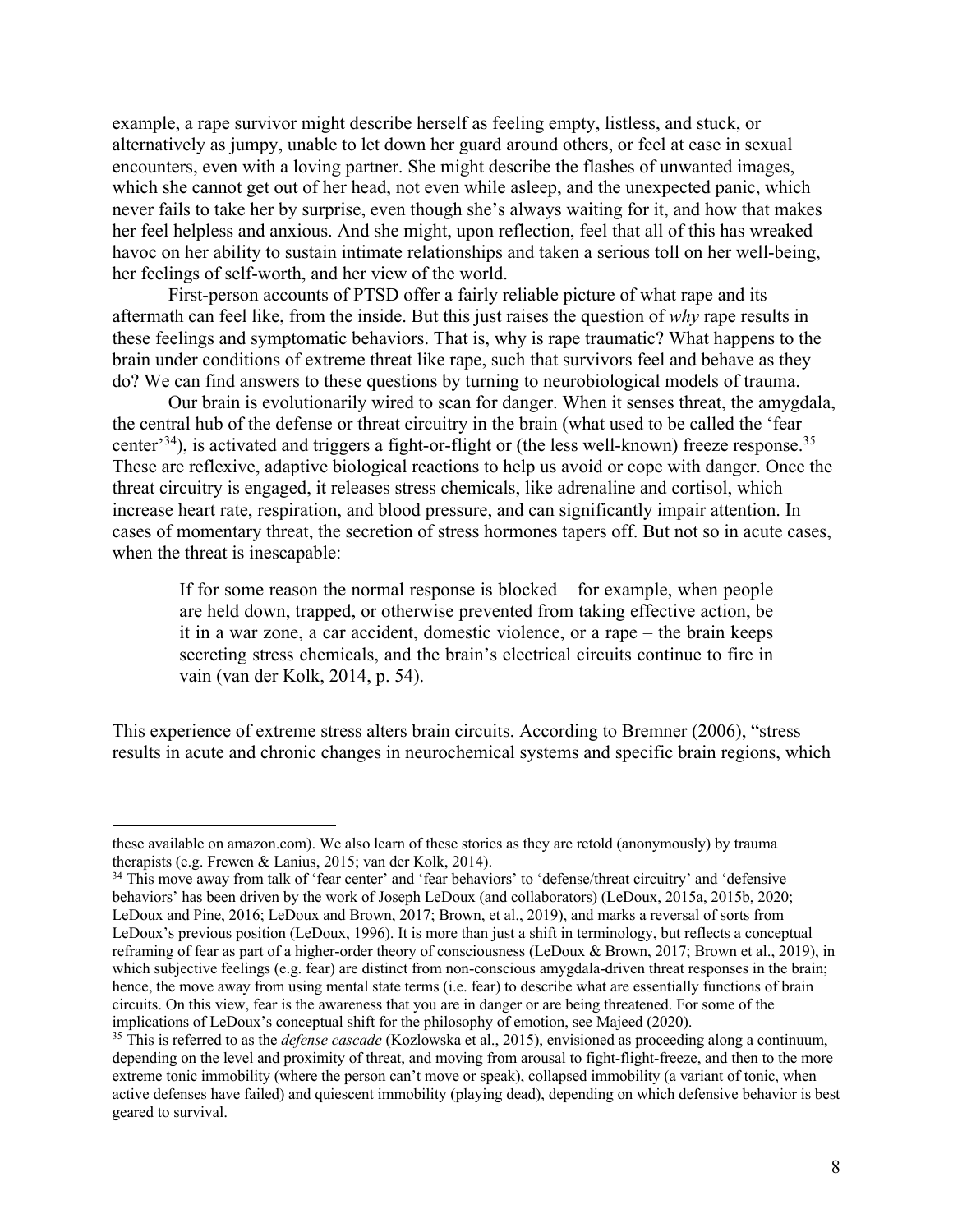result in long-term changes in brain 'circuits,' involved in the stress response" (p. 446).<sup>36</sup> Studies suggest that these brain changes can depend on which defense reaction is taken, $37$  but generally, extreme stress impairs the medial prefrontal cortex (PFC) (the rational part of our brain that regulates cognitive function),<sup>38</sup> increases activity in the amygdala (the so-called 'threat center' of the brain), and results in a reduced hippocampal volume (which is implicated in storage and memory retrieval).<sup>39</sup>

Importantly, research shows that the defense circuitry of threat detection in the brain operates subcortically, that is, below a level of conscious awareness, and thus before we even feel afraid (for LeDoux, fear is the awareness that you are in danger or are being threatened; see fn. 34, above). <sup>40</sup> This is thought to be an evolutionary adaption, since in the face of extreme threat reflective deliberation can slow us down. And indeed, studies show that visual threats which are presented subliminally activate the amygdala, even when participants deny seeing the stimulus. According to LeDoux and Brown (2017), "under such conditions, participants do not report feeling fear, even when explicitly instructed to be introspective about what they are experiencing" (p. 2). $41\frac{42}{2}$ 

## **2.3 Threat-circuitry harm**

This basic description of what happens to the brain in cases of threat to life or bodily integrity is explanatory on a number of fronts. A traumatized brain is structurally different from a nontraumatized brain. The science of trauma has brought back the idea of trauma as a physical injury, although now, one that is undetectable to the naked eye. The psychological jolts to the nervous system are the result of structural changes in the brain. This manifests in the typical symptoms of PTSD and can help to explain some otherwise curious behaviors of rape victims –

<sup>&</sup>lt;sup>36</sup> While the impact of extreme stress on an adult brain can be transformative, the detrimental effects are even more pronounced in children. Studies show that traumatic events in the lives of children, especially in cases of complex trauma (chronically occurring), are profoundly damaging to neurodevelopment, resulting in a broad range of physical and physiological ailments (e.g. impaired neural functioning, compromised immune systems, dysregulation of affect, and metabolic changes, to name a few); the greater the number of traumatic events (as scored by adverse childhood experiences (ACEs)), the more damaging the impact on a child's ability to learn and regulate affect (National Scientific Council on the Developing Child, 2005/2014).

 $37$  Terpou et al. (2019) note that freezing or immobility-type defense responses are correlated with the dissociative subtype of PTSD. Dissociation can be indicative of prolonged, repeated, or chronic trauma, in which any active attempt of physical escape has been abandoned, hence the default to passive responses of psychological escape, namely dissociation, as an adaptive coping mechanism to an overwhelming threat. They find that dissociation is reflected in brain changes, reporting that the "neural alternations at the level of the periaqueductal gray that is unique to the dissociative subtype" (p. 1123). See also Kozlowska et al. (2015) and Lanius et al. (2003).

<sup>&</sup>lt;sup>38</sup> For an explanation of how neurochemical changes brought about by extreme stress impair PFC function, see Arnsten (2009) and Sherin et al. (2011).

<sup>&</sup>lt;sup>39</sup> Fenster et al. (2018) note that the evidence on *why* there is reduced hippocampal volume, which is a main indicator of a traumatic event, is underdetermined: "whether trauma leads to hippocampal atrophy in individuals who develop PTSD or whether having small hippocampi predisposes an individual to PTSD remains controversial" (p. 543). See also Sherin et al. (2011).

 $^{40}$  As Kozlowska et al. (2015) say, "In evolutionary terms the responses that make up the defense cascade are primitive emotional states – coordinated patterns of motor-autonomic-sensory response – that are available to be automatically activated in the context of danger" (p. 264). See also Pichon et al. (2012), LeDoux & Brown (2017), LeDoux & Pine (2016), and Vida & Behrmann (2017).

<sup>&</sup>lt;sup>41</sup> See Pichon et al. (2012) and LeDoux & Brown (2017). These empirical studies provide support for LeDoux and Brown's higher-order theory of consciousness.

<sup>&</sup>lt;sup>42</sup> Stephen Porges (2004, 2009) coined the term 'neuroception' to refer to the subcortical process of threat detection which occurs outside of conscious awareness.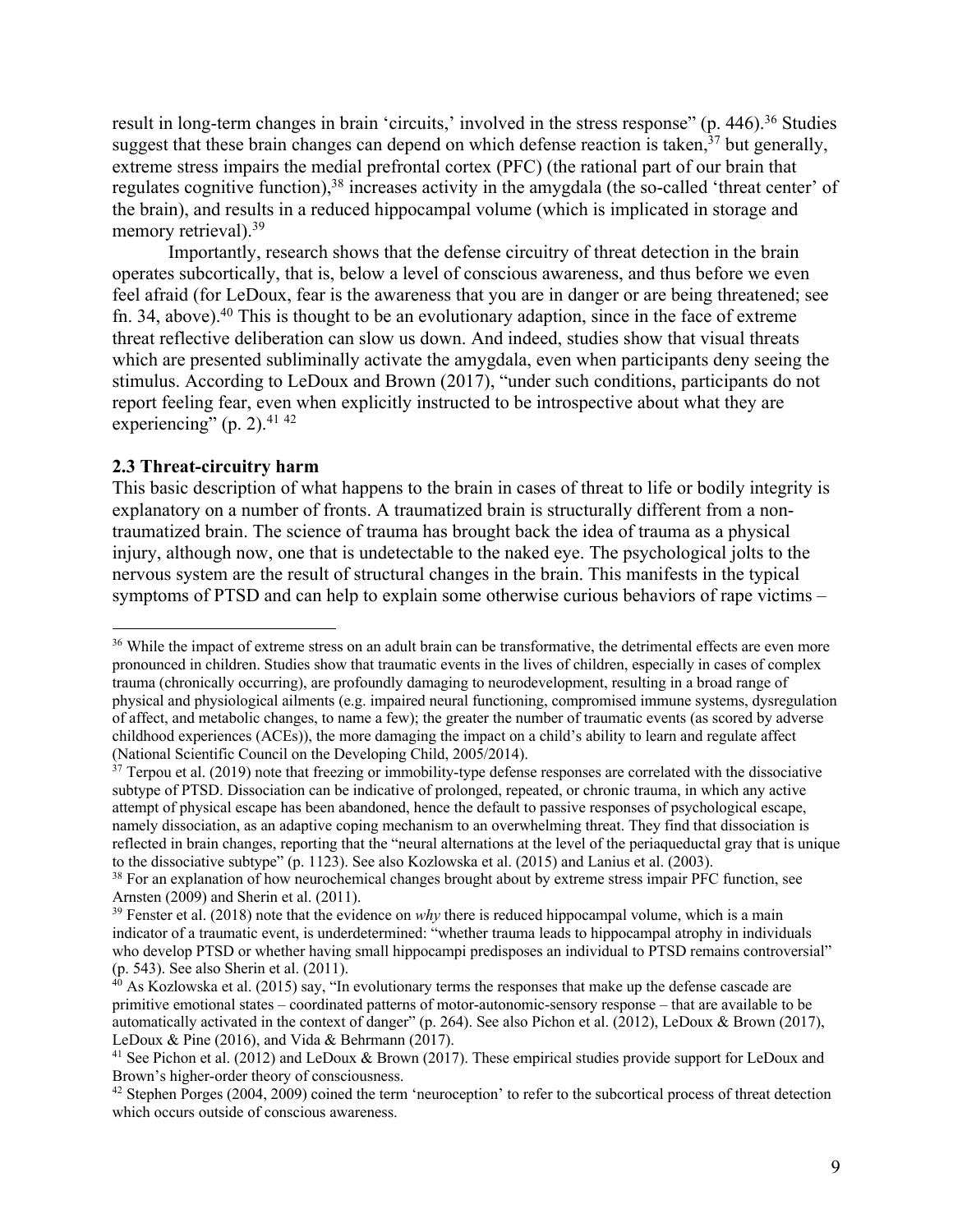for instance, why they might not fight back when under attack, why their memories can be disjointed and fragmented, why regulating states of arousal can be challenging, and why they can be particularly reactive to certain environmental stimuli – why an unexpected touch on the arm, for instance, can trigger a disproportionate physiological response. As van der Kolk (2006) observes, trauma survivors "blow up in response to minor provocations, freeze when frustrated, and become helpless in the face of trivial challenges" (p. xx). It is as if the brain gets jammed in a threat circuit, primed for danger, and is unable to stop scanning. Whereas this can be a lifesaving adaptive response in conditions of extreme threat, it becomes maladaptive once the threat is gone: "for traumatized individuals, the debilitating, repetitive cycle of interaction between mind and body keeps past trauma 'alive,' disrupting the sense of self and maintaining traumarelated disorders" (Ogden et al., 2006, p. 3). The traumatized body, it has been said, keeps the score. Its dysregulated affect exhibits the signs of a body stuck in a state of alertness, awaiting the return of the predator, and rooted in the expectation of catastrophe, thereby interfering with basic human systems of biological functioning – eating, sleeping, breathing, and connecting with others. 43 44

I will call these structural changes to the brain 'threat-circuitry harm,' according to the notion of harm as that which changes someone's life for the worse. Threat-circuitry harm is a distinctive harm; it arises in our neural circuits and plays out in our brains and bodies. In some cases, people's brains rebound relatively quickly, but depending on the level of danger, combined with genetic and environmental factors, the harm can develop into full-blown PTSD. The science here continues to evolve, and there is a good deal of theoretical debate over the relationship between complex neural networks, evaluations, and somatic responses,<sup>45</sup> but some of these connections seem clear enough.

Amygdala-driven threat responses in the brain cause structural changes, i.e. threatcircuitry harm, which result in the hallmark somatic symptoms of PTSD – intrusion, fluctuating arousal, reactivity, and numbness. These are the profound embodied effects of trauma. It is less obvious that structural brain changes directly cause evaluative symptoms of PTSD. Certainly, a traumatic experience is not a necessary condition for evaluative symptoms, which appear across a range of mood disorders (and, indeed, absent any such 'disorder'). What's more, in the case of PTSD, somatic symptoms can occur prior to evaluative appraisals, and can appear independently of them.<sup>46</sup> This is unsurprising, given the way trauma takes root in the body, and given that

<sup>&</sup>lt;sup>43</sup> Wakefield (1992, 2007) calls this a 'harmful dysfunction,' where 'dysfunction' is the objectively measurable interference with the biological functions of bodies, and 'harmful' is the negative value prescribed to this dysfunction.

<sup>&</sup>lt;sup>44</sup> The neurobiological model of trauma, with its emphasis on trauma as rooted in the brain and body, has motivated the 'somatic turn' in therapeutic treatment of trauma, with an emphasis on sensorimotor, or body-based therapies, either on their own or in combination with traditional psychotherapeutic (i.e. talk) therapies. Bessel van der Kolk and Ruth Lanius stand out among the leading figures here, in terms of integrating neuroscience and trauma therapy. Prominent somatic therapies include somatic experiencing (Levine, 2010), Eye Movement Desensitization and Reprocessing (EMDR) (Shapiro, 2017), the polyvagal theory (Porges, 2011, 2017; Dana, 2018), neurofeedback (Fisher, 2014), and the sensorimotor approach (Ogden et al. 2006). 45 LeDoux and Pine (2016) argue for a 'two-systems' view, "with one set of circuits for generating conscious

feelings and a second set for controlling behavioral and physiological responses typical of such experiences" (p. 1083). See also LeDoux & Brown (2017).

<sup>&</sup>lt;sup>46</sup> There is an argument to be made that, in the case of PTSD, self-appraisals are interpretive narratives of the somatic experiences that precede them. As Porges (2017) describes it: "There are people who pass out during public speaking, and it is not really that they get anxious, they just go *whoosh* and they faint. Fainting, known clinically as vasovagal syncope, is due to a rapid and massive drop in blood pressure, which results in insufficient oxygenated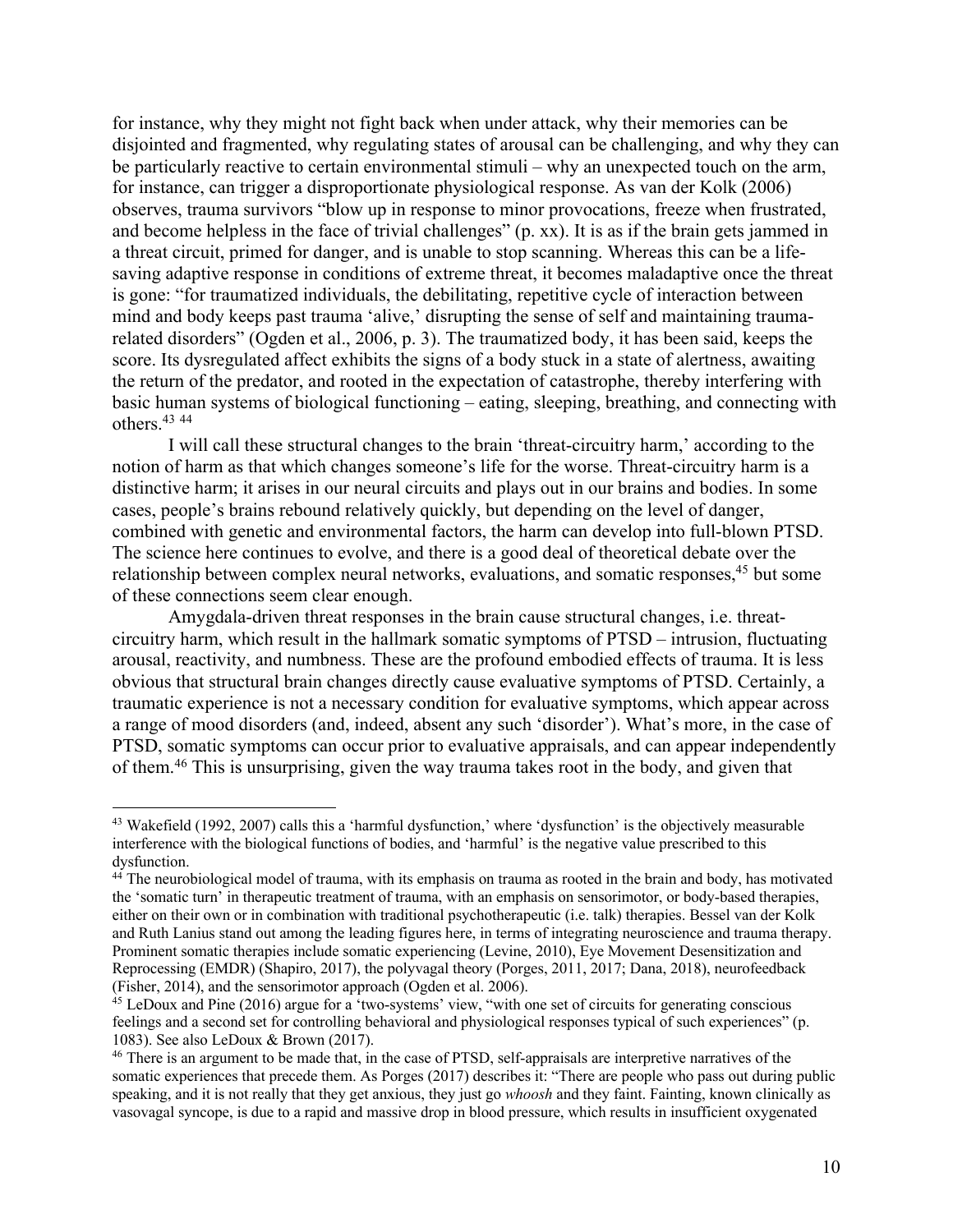chronic physiological arousal can impede a rape survivor's ability to assimilate or resolve (what, in the vernacular, we call 'process') her traumatic experience, thus hindering self-reflection. 47 When this occurs, there can be a mismatch between a survivor's self-reflections and her body's response to trauma.<sup>48</sup> This can result in cognitive dissonance for the survivor, who might believe that she has survived her rape unscathed, only to find herself unable to make sense of her disruptive embodied experience ("I am just fine, so I don't know why I am having trouble sleeping").<sup>49</sup> This can also manifest as recalcitrant emotions – feeling afraid, for instance, in the acknowledged absence of danger. 50

This mismatch between self-reflection and somatic experience in the aftermath of a traumatic experience is not inevitable. Sometimes a survivor's self-evaluations line up with her somatic experience – her unruly body leaves her feeling unfairly damaged, for instance. But the split sense of self which arises in misaligned cases can be disconcerting, as anyone who has experienced this knows, particularly because somatic responses are immune to rational persuasion. Try as she might, the rape survivor cannot reason herself out of her body's automatic response to a threat that has long since passed.<sup>51</sup>

## **2.4 The** *pure case* **revisited**

We are now in a position to see what is wrong with Gardner and Shute's contention that the *pure case* is a harmless case of rape. It rests on a misunderstanding of the trauma of rape. This leads them to suppose that rape victims can suffer only two sorts of harms, such that absent clinically detectable physical injuries and evaluative feelings of violation, there can be no harm. Although Gardner and Shute lament that there has not been enough attention paid to women's experiences of rape, "the way that a victim's life is changed *for her* by the fact of having been raped" (p.5; italics in original), they, too, fall short on this front. For as we have just seen, paying close attention to the experience of rape illustrates that there is a third way that rape harms its victims,

 $51$  I elaborate this idea in Freedman (2017).

blood flow to the brain. This reaction is often due to the nervous system detecting cues of life threat. Once this neurophysiological response occurs, the conscious brain tries to make sense of the sequence and builds a plausible personal narrative. Often the personal narrative focuses on self-esteem, but the cause of the reaction may not be related to self-esteem; it may be triggered by another feature in the environment, such as confinement or isolation" (p.178; italics in original), where being confined 'on stage,' so to speak, can prompt a bodily memory of being trapped in a dangerous scenario.

<sup>&</sup>lt;sup>47</sup> Duff's (2001) discussion of Feinberg's harm principle in the case of burglary is illustrative here. As Duff describes it, the victim of a burglary might experience evaluative feelings of distress about the burglary (e.g. concern or fear of future invasions, inability to enjoy the property which was vandalized, etc.), and these effects might be significant enough to constitute setbacks to interest and, thus, harms, but they need not be. Duff's burglary victim is analogous to the survivor who does not experience evaluative harms of rape, for one reason or another, even while threat-circuitry harm plays out in her body: "For those feelings reflect the victim's *recognition* of the harm that he has suffered in being burglarized. If he did not realize that he had been burglarized, this would not mean that he did not suffer a harm of this distinctive kind; it would mean that he did not realize that he had been thus harmed. Here, as elsewhere, even if what you don't know can't hurt you, it can harm you" (p. 23; italics in original).

<sup>48</sup> In earlier work (2007, 2014), I referred to the impact of traumatic events on our brains and bodies as the 'shattered self,' which, I argued, is distinct from our cognitions, i.e. our beliefs about the world, which I called the 'shattered worldview,' where both are vulnerable to change in the aftermath of rape. I continue to maintain this distinction, but I now see that there is overlap between the two sides, which are bridged by (cognitively contentful) self-reflective appraisals.

 $49$ <sup>1</sup>This is one reason why therapists gather information about trauma survivors from a number of methods of observation, where self-reports are just one contributing factor (Ogden et al., 2006).<br><sup>50</sup> Porges (2017) calls this 'faulty neuroception': "when the nervous system detects risk when there is no risk or

when the nervous system detects safety when there is a risk" (p. 178).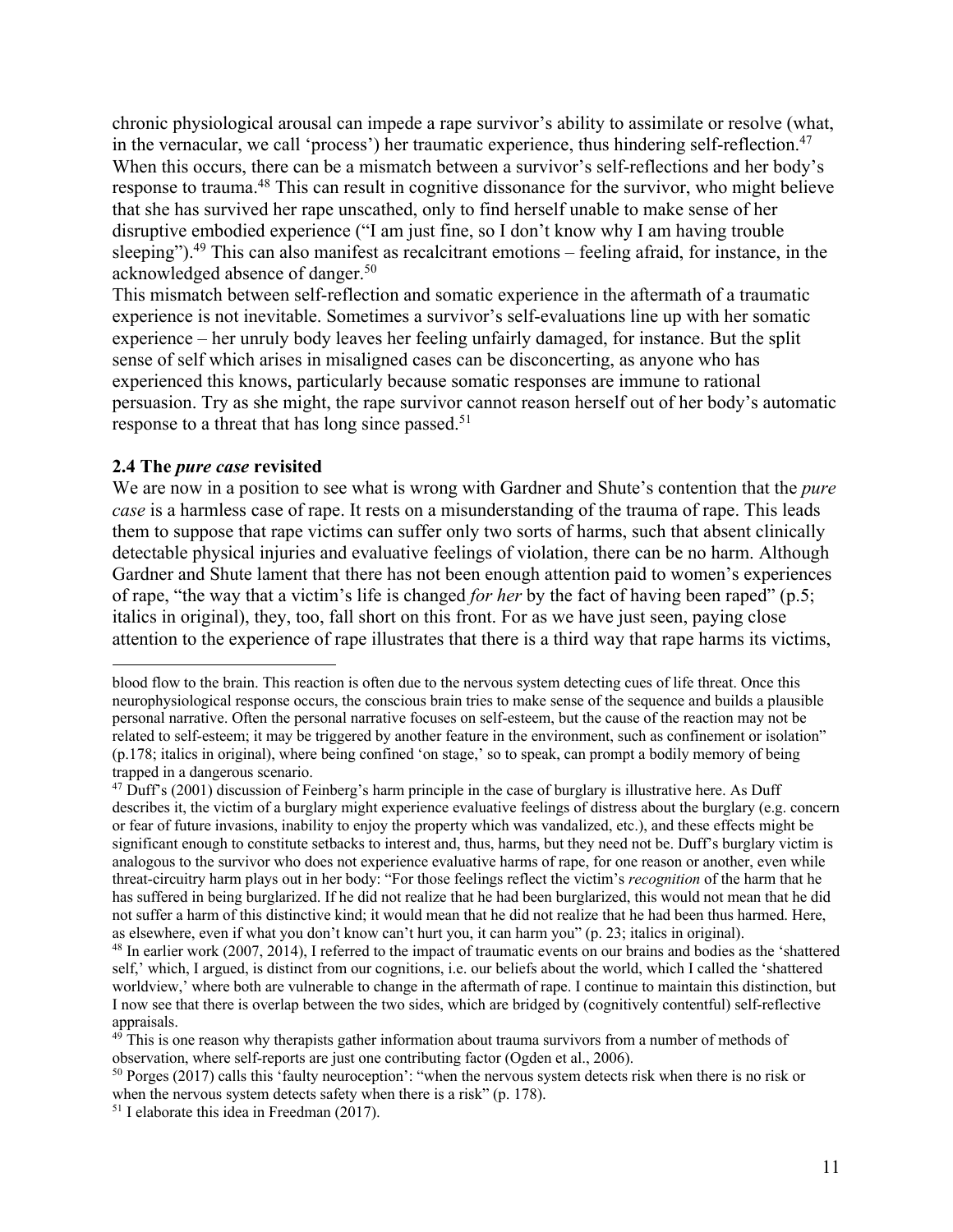and that is the harm that arises from a nervous system under extreme threat, which does not depend on self-reflection, and while physical, does not show up in a routine medical exam.

The question is, does threat-circuitry harm arise in all cases of rape, even those in which the victim is unconscious? As we saw earlier, the threat circuitry is activated when it senses danger, and if the threat is persistent then neural circuits misfire, resulting in typical somatic symptoms of trauma (which may or may not develop into full-blown PTSD). Contrary to myths that trivialize rape and mock the genuine threat to life or bodily integrity suffered by rape victims,52 rape is one such case. But this raises the further question, can a body which has been drugged to the point of unconsciousness sense danger?

Being raped while unconscious is not a new phenomenon or an unusual one.<sup>53</sup> It is referred to in the literature as drug-facilitated sexual assault (DFSA),<sup>54</sup> and it ranges in terms of method (i.e. kind of drug) and degree of incapacitation, from semiconscious to unconscious.<sup>55</sup> In the *pure case*, the victim is described as being drugged or drunk to the point of unconsciousness. Can the threat circuitry be activated, nevertheless? For obvious reasons, we do not have neuroimaging studies of unconscious humans facing extreme threat. Without imaging, the best evidence we have comes by way of symptoms of PTSD, and specifically, somatic symptoms, for although threat-circuitry harm is not sufficient for the development of persistent or long-term somatic symptoms (for that, as we have seen, various genetic and environmental conditions must be met), it is a necessary condition of them. Thus, if someone who is raped while unconscious develops somatic symptoms of PTSD, we can reasonably conclude that there has been harm to their threat circuitry.

There are not a lot of studies on DFSA and PTSD, but what data there are support this. Russell and Curran (2002) ran a study on 29 survivors of DFSA (they call it 'drug-rape') who all reported "extensive, persistent anterograde amnesia for rape." They found that despite impairment of explicit memory, "the prevalence and severity of PTSD was not significantly associated with loss of consciousness during the rape, or perceived extent of amnesia" (p. 115). They conclude that drug-facilitated rape impairs emotional and cognitive processing, and that this impairment further harmed, rather than helped, survivors of drug-facilitated rape: "Rather than being protective, amnesia for rape may lead to chronic emotional processing and more enduring PTSD symptoms" (p. 115). And Padmanabhanunni and Edwards (2013) report that partial or full amnesia is prevalent among survivors of DFSA, and that even in cases where the memory loss is complete, or full, "such amnesia does not protect against PTSD, which also regularly occurs in patients with post-traumatic amnesia following traumatic brain injury" (p. 374).

 $52$  E.g. he's her husband, so what's the big deal; it just happened once, why isn't she over it; she continued to stay married to him, so it couldn't have been that bad; she went out with him on another date, so she must have liked it; he wasn't going to hurt her, despite threatening to do so; etc.

<sup>&</sup>lt;sup>53</sup> Reliable data here can be challenging as drug-facilitated rape is mired in victim-blaming norms (if you were out drinking, then you were asking for it; if you use drugs regularly, then you brought this on yourself; if you didn't want it, then you should not have gone back to his house, or invited him to yours; etc.), which, according to Kilpatrick et al. (2007), combined with partial or full amnesia (and correspondingly, yet more rape myths: if you can't remember it, then it probably didn't happen; she probably enjoyed it, but is pretending that she was unconscious to cover her shame; etc.), lead to even lower than usual rates of reporting. See also Sheehy (2012). <sup>54</sup> "[DFSA] has been defined as offences in which victims are subjected to non-consensual sexual acts, while they are incapacitated or unconscious due to the effects of alcohol and/or drugs and are therefore prevented from resisting or are unable to consent" (Hall & Moore, 2008, p. 291).

<sup>&</sup>lt;sup>55</sup> See Fitzgerald & Riley (2000) and Hall & Moore (2008).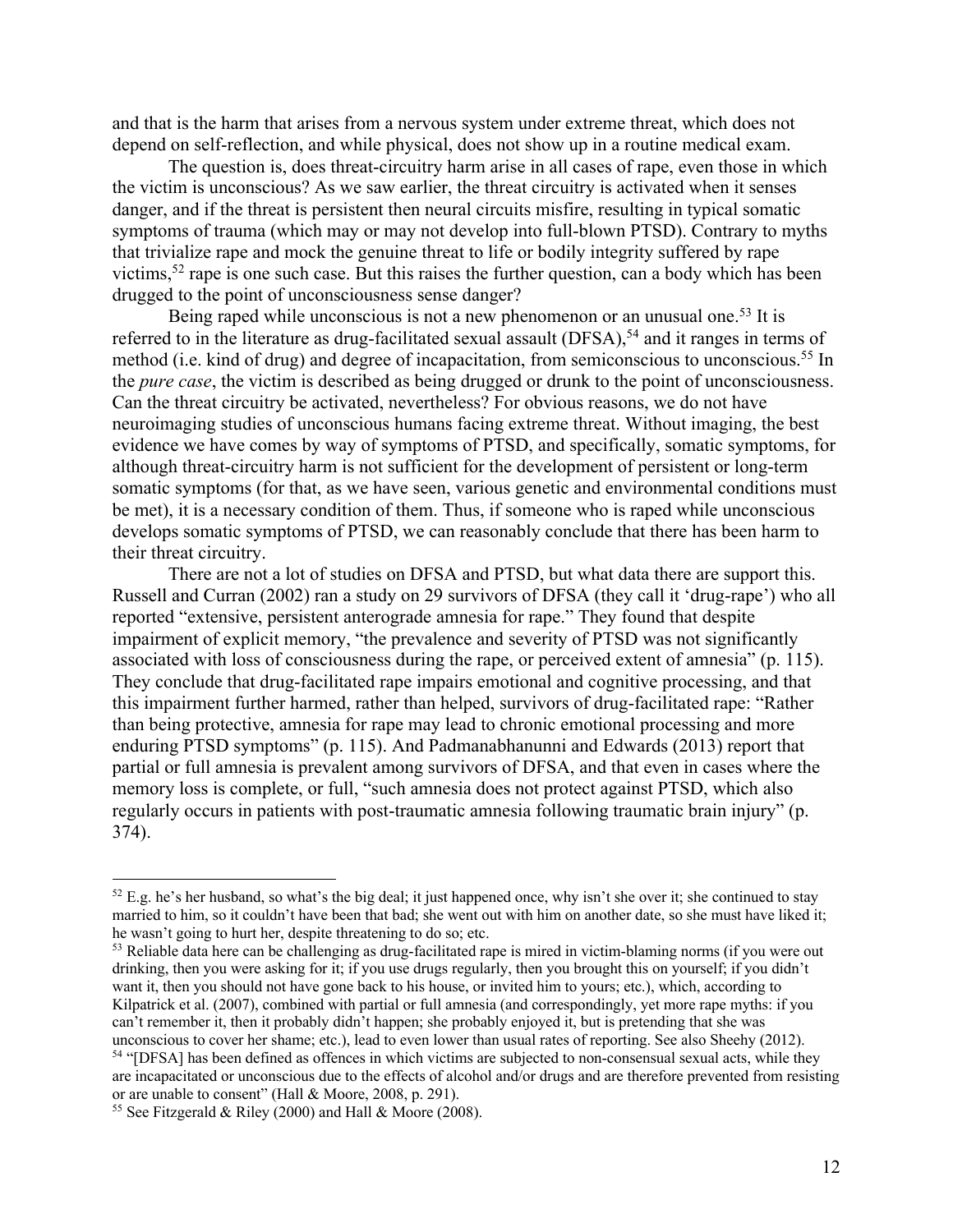Crucially, for our purposes, among the symptoms observed in survivors of DFSA are the somatic sensations of a body subjected to extreme threat. As Gauntlett-Gilbert et al. (2004) report, survivors of DFSA can experience "surges of emotion in response to certain cues (e.g. a smell) that are not accompanied by a specific memory" (p. 218). These somatic feelings can be written in the body, as they go on to say: "One survivor experienced intrusions of the feeling of hair on her face, and overwhelming distress associated with a specific smell. She had no other conscious memories of the assault" (p. 218).<sup>56</sup> Even if learning that you had been raped while unconscious, say, by discovering photo evidence online, or torn clothing at the scene of the crime, could lead to evaluative symptoms of PTSD, the presence of somatic sensations in survivors of DFSA is decisive for threat-circuitry harm. Thus, women who are drugged unconscious are not quite 'dead to the world.'57

Animal studies provide some insight as to how unconscious rape victims might detect threat. Recall, threat circuit activation does not depend on conscious awareness, but is instead triggered subcortically. Even if we grant that our unconscious victim has no ability to pick up on visual cues (subliminal or otherwise), it is possible that her other senses could be triggered by tactile, auditory, or olfactory signs of impending danger. As Pereira and Moita (2016) report, these other arousal pathways are seen across vertebrates. Studies of rodents, reptiles, and amphibians, for instance, show that threat detection via chemical cues bypasses visual stimuli, and olfactory and auditory senses are activated. In the case of rodents, for instance: "a single sensory modality such as predator odor, a moving shadow from above, or ultrasound calls are independently sufficient to drive acute defense responses" (Silva et al., 2016, p. 545). These studies provide support for the idea that the evolutionarily wired threat detection circuitry of an unconscious rape victim can be triggered by whatever arousal pathways are available to her, employed to protect against pending predatory attacks by somatically encoding the smells and sounds of danger.

It is worth pausing to consider one possible counter example to this view, and that is the rape of someone in a persistent vegetative coma, or brain-dead state. In this case, it seems unlikely that the threat circuitry could be activated. One might wonder, then, if this would count as a harmless rape, even if the *pure case* does not. I can think of two considerations that count against this thought. The first has to do with physical harm. Recall, in the *pure case*, the unconscious victim is purported to be sexually aroused, eliminating the possibility of physical harm through genital injury. But I cannot think of any reason why we should suppose that a comatose victim would be well lubricated. And if she were not, then this kind of case could well result in genital tearing, bruising, and abrasions.

This consideration alone might be sufficient to rule out the coma case as a harmless rape, but one might argue further, although I will not do so here, that sexual penetration of someone in a persistent comatose or brain-dead state should not be classified as rape, in the first place, even if it is treated as such under current law.<sup>58</sup> It is at least arguable that the central offence in this case has less in common with rape than it does with indecent interference with an (effectively)

<sup>&</sup>lt;sup>56</sup> They report further that while alcohol can cause full amnesia for explicit memories, "there is evidence that implicit memories can still be encoded," and this also seems to hold true for some benzodiazepines (p. 216).

 $57$  This is the title of Heyes's (2020) recent phenomenological account of the distinctive harms of being raped while unconscious (which also gives a brief history of the phenomenon of DFSA, spotlighting some high profile cases). <sup>58</sup> As it has been in the United States, famously in 1996,

https://www.democratandchronicle.com/story/news/2019/01/11/comatose-woman-gave-birth-rochester-23-yearsbefore-phoenix-case/2540086002/, and again recently https://www.nytimes.com/2019/01/23/us/nathan-sutherlandvegetative-arizona.html.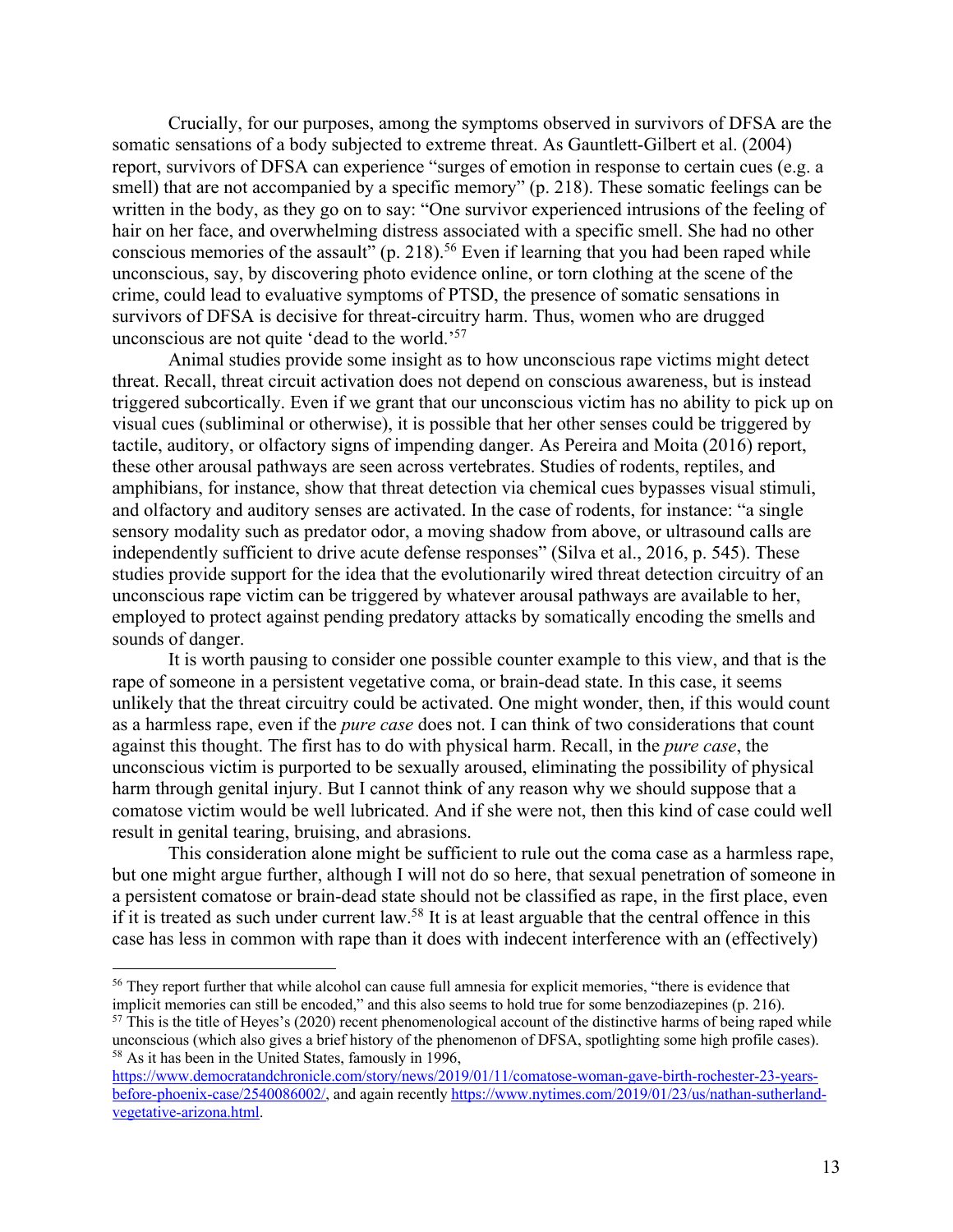dead human body. Again, more discussion is needed here, but if this is right, then even if the 'rape' of a comatose victim did not result in physical injuries, it would be a case of a harmless wronging, rather than a harmless rape.

Because she suffers no obvious physical injuries, Gardner and Shute's unconscious rape victim would not know, in the immediate aftermath, that she had been raped, but that does not mean that "the victim's life goes on exactly as before" (p. 5). Someone who has been rendered unconscious and subjected to extreme danger will eventually show the telltale signs of threatcircuitry harm. We might even expect that, puzzled by persistent and inexplicable behavioral ticks, along with fragmented gaps in her memory and intrusive somatic feelings, this rape victim might undertake some form of inquiry – what's going on with me? Why am I behaving this way? Did something happen to me? – only to learn that her symptoms are typical of rape survivors. And, at that point, with a sinking realization, come to experience evaluative feelings of violation.59

#### **3 The Wrong of Rape**

#### **3.1 The central harm of rape**

This account of the trauma of rape tells us that the *pure case* is not a harmless rape. The science of trauma reveals that a body which has been subjected to extreme threat will manifest the somatic symptoms that arise from structural changes to the brain's threat circuitry. These somatic symptoms represent one kind of harm suffered by rape survivors, along with self-reflective or evaluative feelings and overt physical injuries. Each of these harms can change a rape survivor's life for the worse, often dramatically. Which one is most deeply felt will vary from survivor to survivor, but given the inevitability of threat-circuitry harm and its principal role in shaping the embodied experience of rape, it is, I contend, the central harm of rape.

Might it also be the wrong of rape? The fact that the *pure case* is not a harmless rape does not, on its own, establish what is wrong with rape, but it certainly eliminates a key incentive for separating the harm of rape from its wrong. Still, it could be that objectification is what makes rape wrong, as Gardner and Shute argue, or it could be that the wrong of rape has to do with the absence of consent or use of force, which are (in varying degrees) central to legal definitions of rape,<sup>60</sup> or some combination of the two – for example, Archard's (2007) 'conjunctive definition'

<sup>&</sup>lt;sup>59</sup> We see this in survivors of childhood abuse who do not have any conscious memories of their abuse, either because they were too young to remember, or because they dissociated as a protective response to overwhelming stress (what's called Dissociative Amnesia (DA), a subtype of PTSD; Frewen & Lanius, 2015, and Lanius et al., 2014), but whose bodies hold the truth. Although there was some fanfare in the 1990s over whether recovered memories were 'false memories' (the issue goes back at least as far as Pierre Janet; Leys, 2000) the science has come down overwhelmingly in support of the delayed recall of traumatic events ("The posttraumatic basis of dissociation/DD has been demonstrated in the vast majority of studies in clinical and non-clinical populations" Lowenstein, 2018, p.239). For a first-person perspective, see trauma therapist Mary Armstrong's (2010) memoir. Armstrong, a survivor of childhood sexual abuse who did not remember her abuse until she was in her forties, describes a life full of inexplicable behavior – her body's "hair-trigger pistol," and "the fear that upset my gut and tightened my neck and shoulders into spasms of pain," and "the deadening, heavy weight in my stomach… what *was* I afraid of? I didn't know" (p. 41; italics in original).<br><sup>60</sup> The history of rape law, written by white men to protect their unfettered access to women, and its overt

discrimination against women (e.g. women as property, failure to recognize the rape of Black women as a crime, marital rape exceptions, 'proof of chastity' requirement, 'utmost resistance' condition, etc.) is well documented. See, in particular, Capers (2013), McGregor (2005), Roberts (1997), and West (2020). For an account of how rape law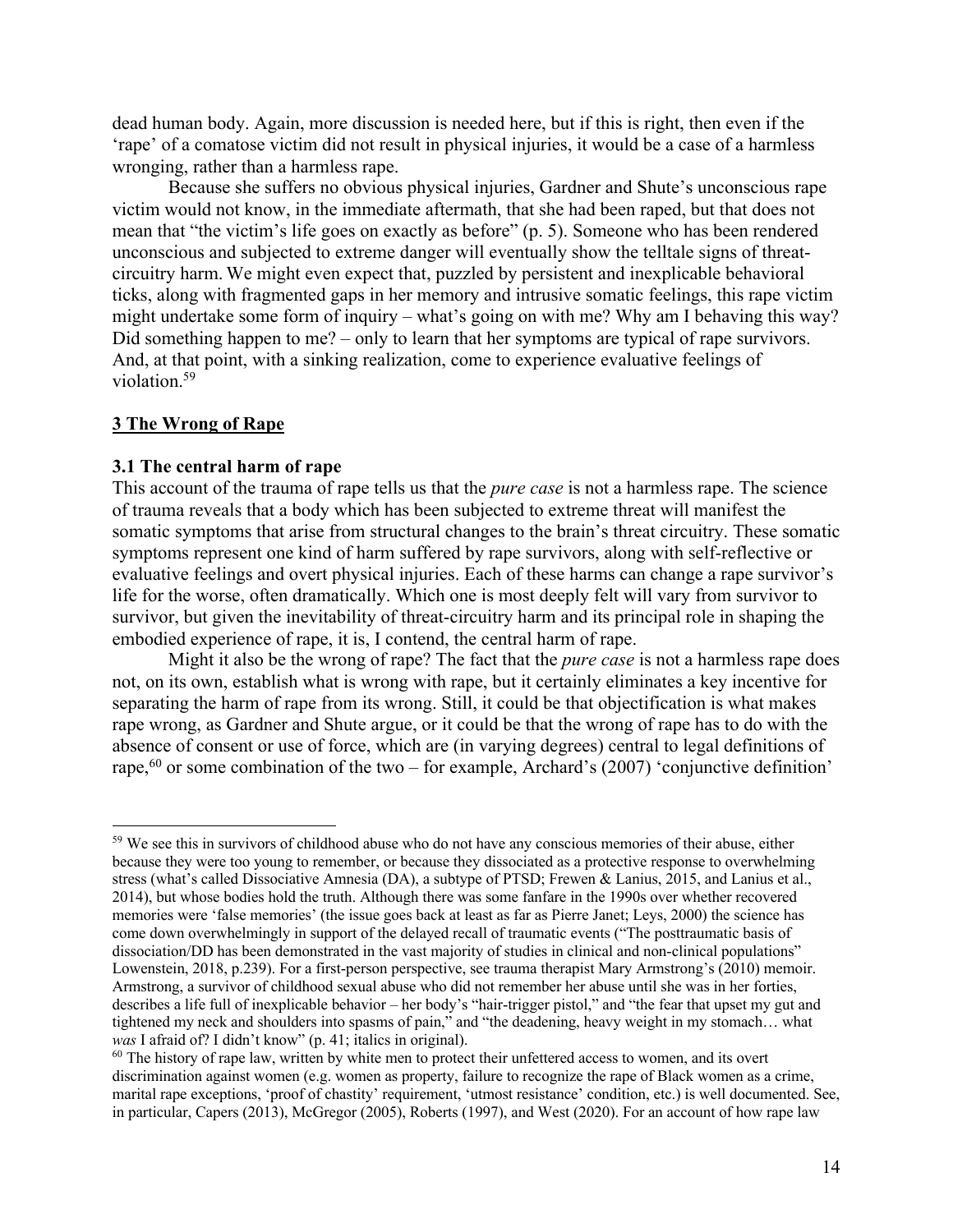as non-consensual and forced, or Anderson's (2016) 'coerced sex.' But I doubt it. Certainly, there is *some* kind of serious wrong with the sheer use of a person and with the failure to respect the will and autonomy of others. And it is true that, under patriarchy, these wrongs have been overwhelmingly perpetrated against women. And while there are many non-criminal ways in which a person can be objectified and have her autonomy compromised, <sup>61</sup> rape is one of the crimes that epitomizes these moral wrongs. And yet, it seems to me that we cannot understand the full extent of *how* a rape survivor's life is changed for the worse by looking at these wrongs.

The focus on consent when considering the wrong of rape, in particular, can lead us astray. Despite the central role of consent in legal definitions of rape,<sup>62</sup> and its importance in negotiating sexual encounters,<sup>63</sup> this emphasis gives the impression that what is fundamentally wrong with rape is the absence of consent, which is like saying that what is wrong with burglary is that the homeowner did not consent.<sup>64</sup> Furthermore, while consent might have the normative power to make permissible a sexual encounter, the presence of consent not only fails to signal *good* sexual encounters (as opposed to merely permissible ones), but the emphasis on consent reinforces the problematic notion that rape is at one end of a continuum, with good sex at the other. Across the continuum from good sex is bad sex: sex that is abysmal, sex that is not pleasurable, sex we would rather forget, less than enthusiastic sex, sex we feel obliged to have but do not enjoy, sex that suffers from poor communication and compromised decision-making, even demeaning sex, and sex that can be violating in some way.<sup>65</sup> Bad sex can be bad for all parties, but in heterosexual encounters, in light of structural gender inequalities and the privileging of male entitlement, bad sex is endemic among women. <sup>66</sup> Bad sex is not benign. But bad sex is not rape, and rape is not bad sex, nor is it the 'opposite of sex' (Gardner, 2018). It is not across the continuum from good sex, just minus consent. Rape is not sex at all, but rather is a form of sexual*ized* violence which interferes with the proper biological functioning of brains and bodies.

#### **3.2 The wrong of rape**

Threat-circuitry harm has an explanatory edge over competing accounts of the wrong of rape because it tells us how a rape survivor's life is changed for the worse. As we have seen, the way trauma lives in the body can be relentless. The acute and chronic changes in brain circuits that result from the experience of overwhelming stress hinder a survivor's well-being by interfering

has discriminated against Black men, and how it has been shaped by racial prejudice and designed to maintain power hierarchies of white supremacy, see Capers (2010, 2013).

 $61$  Kukla's (2021) non-ideal theory of sexual consent explores the complexities of various autonomy-compromising scenarios under patriarchy, i.e. real-world sexual encounters.

 $62$  Greasley (2021) has an interesting discussion about where consent should figure in rape law (i.e. offence vs. defence) in light of considerations (which she rejects) about the pro tanto moral wrongness of sexual penetration.

<sup>&</sup>lt;sup>63</sup> Hence, the recent trend to 'affirmative consent,' evidenced in sexual conduct policies on university and college campuses across North America and Europe. For recent philosophical accounts of affirmative consent, see Dougherty (2018) and Guerrero (2021). For a different perspective, see Kukla's (2018) communicative model of sexual negotiation, which looks at sexual invitations and gift giving as alternatives to consent. For a broad-ranging examination of some of the problems with affirmative consent, and in particular, with locating consent at the center

of sexual ethics, see Fischel's aptly titled *Screw Consent* (2019).

 $<sup>65</sup>$  A number of recent feminist accounts take up this important issue. For variations on a theme, see Conly's (2004)</sup> 'sexual wrongs,' Cahill's (2014, 2016) 'unjust sex,' Gavey's (2005) 'just sex,' West's (2010, 2020) 'unwanted sex,' and Woodard's (forthcoming) 'Bad Sex.'

<sup>66</sup> See Hänel (2018b) on this point.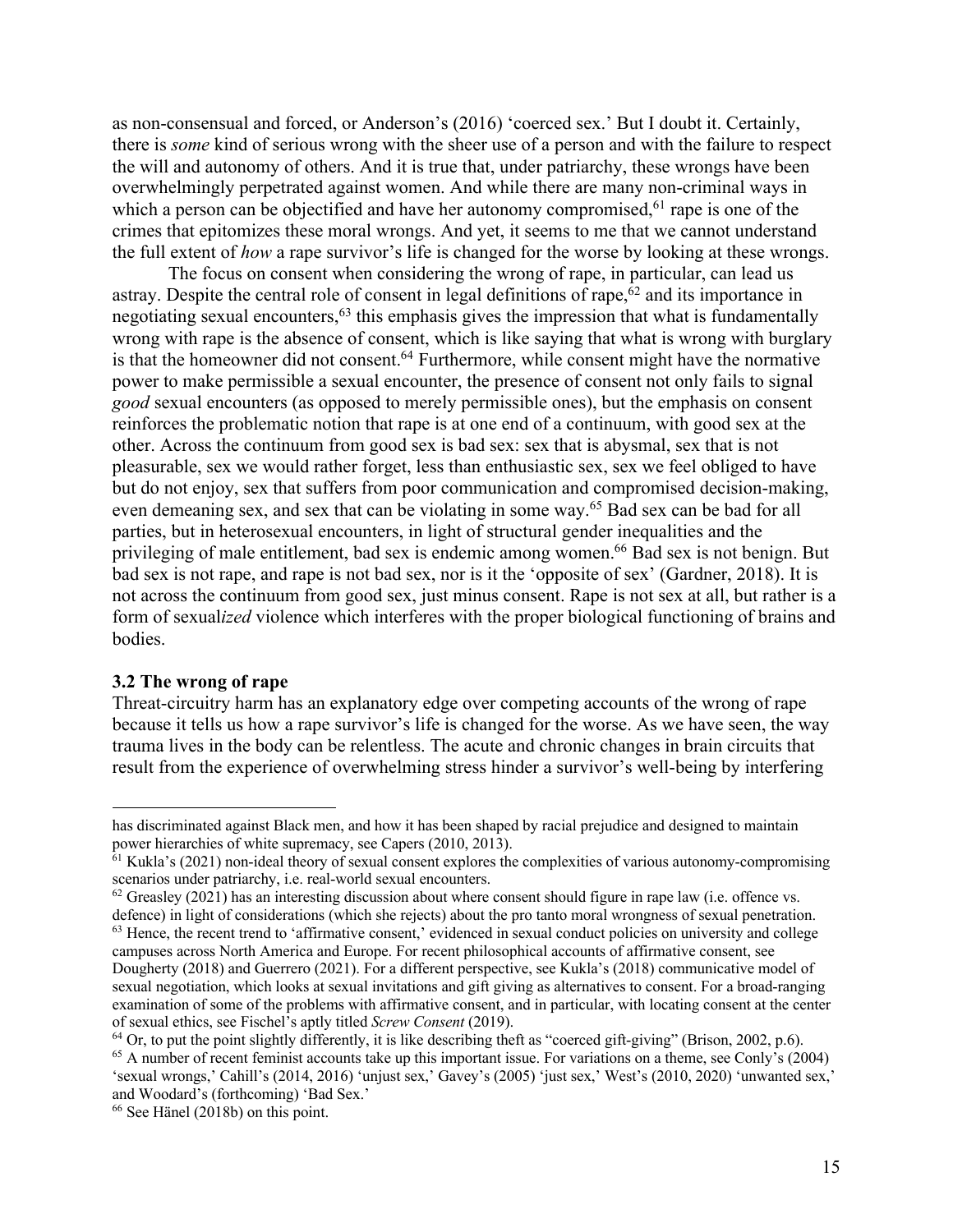with her basic systems of biological functioning – eating, sleeping, breathing, and connecting with others. This is what makes rape fundamentally wrong. The central harm of rape is, therefore, the wrong of rape. This lines up with Feinberg's (1984) notion of a wrongful harm: "A harm in the appropriate sense then will be produced by morally indefensible conduct that not only sets back the victim's interest, but also violates his right" (p. 106). We can say, furthermore, that if a rapist acts with an intent to cause harm, then he rapes for the reasons that make rape wrong, but even if a rapist acts for his own pleasure, with reckless indifference to causing harm, the harm is still caused by the conduct that wrongs.<sup>67</sup>

Threat-circuitry harm is not distinctive to rape. It is, rather, the predictable consequence of all manner of threatening events. This is why PTSD is common in cases of physical assault, in addition to grievous bodily harm, as seen in survivors of war combat, childhood physical abuse, and domestic violence. Indeed, threat-circuitry harm can occur without any accompanying wrong, such as in the case of a natural disaster, like an earthquake. The intrinsic nature of the harm is the same, but in the case of rape, the harm is caused by the conduct that wrongs.

Although threat-circuitry harm is not distinctive to rape, the way it lives in the body presents a singular challenge for the rape survivor. Because rape targets sex organs, the survivor's body may be triggered to its past trauma in the most intimate of all settings: sexual relationships. Sexual relationships are typically viewed as central to human well-being, a marker of a good life, and something everyone should enjoy. Not all rape survivors struggle to feel safe in sexual encounters, but for some, the body holds the memory of the helplessness of being trapped in a threatening situation, and as such, it can be a landmine of intrusive feelings, waiting to be set off with each sexual touch. For these survivors, the normativity of sexuality can be a trial, turning one of life's purported joys into an unwelcome reminder of an event they would rather forget.

Rape is further distinguished from other traumatic events because of its social meaning, which has an ineliminable impact on the evaluative harms of rape, which can intensify the way a life goes worse for someone. These evaluative harms can weigh heavily on people all along the gender spectrum, but in a world permeated with misogynistic and sexist values, they can be acute for women,<sup>68</sup> and especially for women who are disabled, queer, or trans, and whose bodies do not conform to heteronormative standards.<sup>69</sup>

As feminists have long argued,<sup>70</sup> patriarchal norms place a high premium on women's sexuality, indeed on their virginity and so-called purity, and on their central value as wives and providers of sex to men – historically, under legal contract of marriage, and still in some cases now.71 This ideology has a trickle-down effect in terms of the wholesale commodification and objectification of women's bodies, and in particular, of a poisonous ideal of those bodies, which

 $<sup>67</sup>$  As Feinberg (1984) says: "The term "harm" as it is used in the harm principle refers to those states of set-back</sup> interest that are the consequence of wrongful acts or omissions by others" (p. 106).

 $68$  That said, we should not underestimate the stigmatizing effects on men who are raped, given society's injurious standards of masculinity, as evidenced in a number of recent memoirs (Douglas, 2016; Metatawabin, 2015).

<sup>69</sup> In describing her experiences of sexual violence, trans writer Kai Cheng Thom (2019) says: "A body cannot be violated if it does not exist. This is the predicament that trans women survivors find ourselves in, perceived as we are by most of the world as men in women's clothing, mentally ill, predatory wolves hidden among the pure fleece of cisgender femininity" (p. 83).

<sup>70</sup> Most recently, Manne (2017).

 $71$  Marital rape exemptions (rape of women or girl by husband) still exist in at least 10 criminal codes, including in India, Lesotho, Nigeria, Sri Lanka, and Singapore (Equality Now, 2017).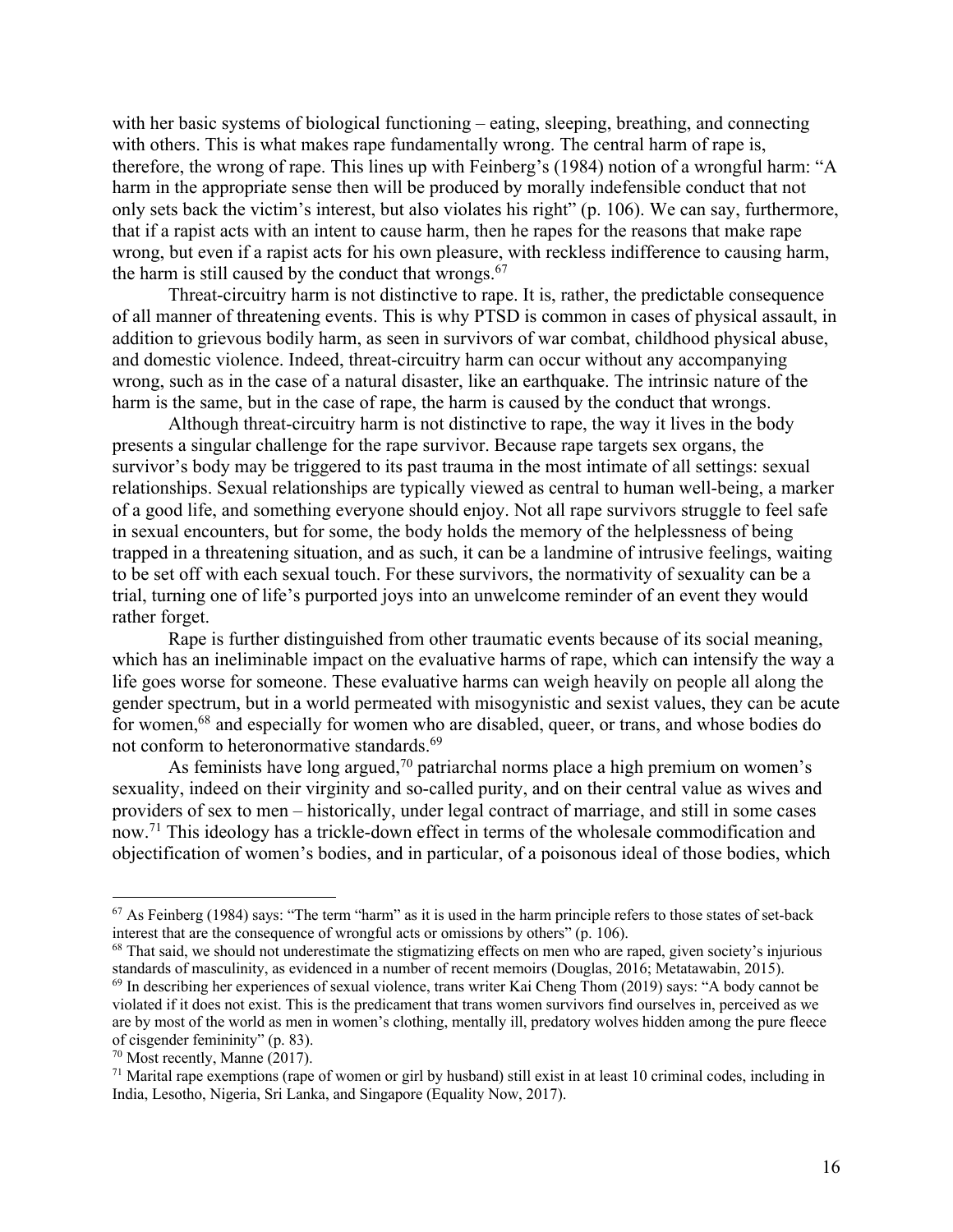gets amplified in social, cultural, and religious contexts, feeding into taboos around rape and perpetuating victim-blaming norms. The meaning of rape is inextricably wound up in this ideological juggernaut, and the harsh judgment it implies about what it means to be raped – not least of all, the self-judgment – can be formidable. Threat-circuitry harm may be the central harm and wrong of rape, but the evaluative harms of rape add insult to injury.

## **3.3 Getting right the wrong of rape**

Over the last three decades, developments in neuroscience have brought about a rapid growth in our understanding of the trauma of rape, and of the structural brain changes that result from threats to life or bodily integrity. Combined with a growing awareness of the plasticity of the brain, which offers tremendous possibilities for retraining misfiring neural circuits, this has motivated a turn to somatic-based therapeutic treatment, along with other forms of physical movement like yoga, dance, and martial arts, that center the body in order to heal from trauma. This conception of trauma is becoming increasingly recognized outside of scientific and therapeutic contexts, but misunderstandings persist.

Shifting our conception of the wrong of rape to its central harm is important not only because it brings us in lockstep with the science of trauma, but because despite the variation in the way that rape is perpetrated, all rape is threatening. <sup>72</sup> In taking seriously that threat and locating the wrong of rape in its central harm, this account *sees* the rape survivor on her own terms, acknowledging and validating the embodied experience of rape. Surely, an account of the wrong of rape should do at least that much.

My main goal in this paper has been to show what is wrong with the notion of a harmless rape, and to use the opportunity to develop a robust picture of the trauma of rape in order to illuminate threat-circuitry harm. I have done so without committing to a precise definition of rape, in general or for the purposes of law. That is a project for another time, but it seems to me that an account of the wrong of rape which centers the trauma of rape can provide some guidance here. Rape is one among a class of traumatic experiences, defined as ones that threaten life or bodily integrity, wherein the threat is executed through sexual violence. It is not obvious to me what more is gained, conceptually at least, by saying, further, that the threat occurred under coercion or force, or that the threat occurred absent consent<sup>73</sup> – although laying out the different

<sup>&</sup>lt;sup>72</sup> Shifting our focus away from consent to the trauma of rape might also help solve some conceptual puzzles about rape. Take, for instance, Rubenfeld's (2013) riddle of rape-by-deception. The issue here is typically framed in terms of the sorts of factors that can vitiate consent. For example, if two people consent to sexual relations, but one person later learns that she did so under deceptive conditions, does this nullify the consent, and hence count as rape? If, instead of consent, we use trauma as a way of defining rape, then instead of asking what factors corrupt consent, we ask: was the situation threatening? If the answer to this is no, then even if deception vitiates consent, as Dougherty (2013) argues, and is thus a moral wrong, it does not count as rape. This solution to the problem of deception addresses some of the worries raised by Fischel (2019) and Brodsky (2017), who argue that rape by deception often gets used as a cloak of bigotry – like in the case of the "Jewish Israeli woman's horror to learn she had slept with an Arab man or a partner's horror to learn a man with whom she had been sexually intimate is transgender" (Brodsky, pp. 194-195). These cases may involve genuine evaluative harms, albeit bigoted ones, but they do not cause threatcircuitry harm, and so are not rape.

<sup>&</sup>lt;sup>73</sup> I have discussed some of the problems with the requirement of force as proof of rape, but the way that consent functions in the criminal justice system equally underserves rape victims, turning rape trials into a 'he-said-she-said' that gets exploited by defence lawyers employing the "honest mistake" defence (Sheehy (2012): I thought she consented, she invited me over; she had consented previously; etc.) or the more pernicious "she asked for it" defence (Pineau (1989): look at how she was dressed; look at how much she had to drink; etc.). See Craig (2018) for an exhaustive account of the failures of the legal profession in trying sexual assault cases.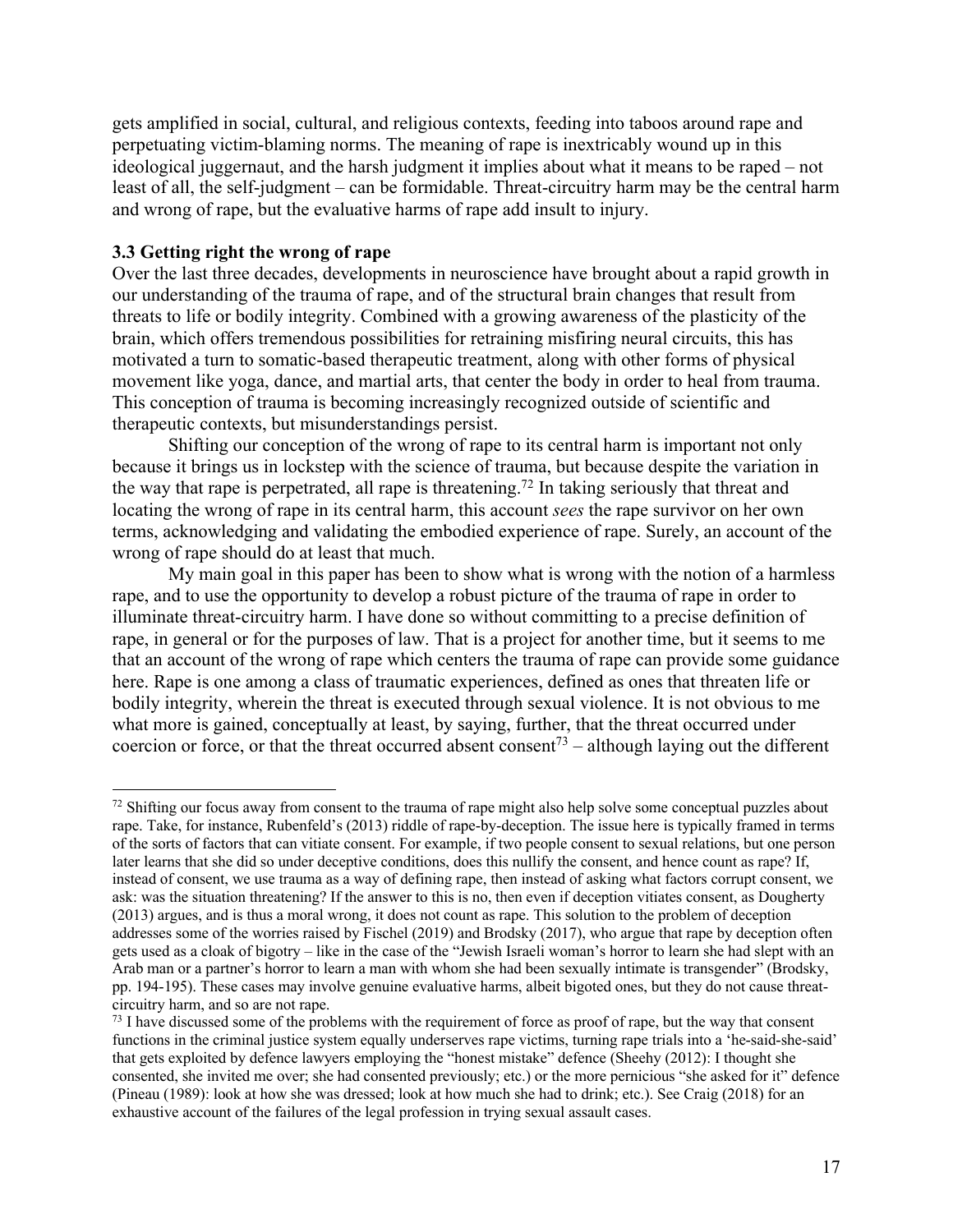ways that rape is perpetrated may be a promising option for the law of rape, as Tadros (2006) has argued.<sup>74</sup> This topic deserves further consideration, but it is clear that current legal definitions of rape underserve rape victims, so perhaps a radical rethinking is in order.<sup>75</sup>

It is also clear that a better understanding of the trauma of rape can help to address some of the systematic failures within the criminal justice system, of which there are many when it comes to rape. It is well known that rape is underreported, more than any other crime. One of the reasons for this, as Craig (2018) argues, is the way that rape victims are treated within the criminal justice system – by the police, defence attorneys, even prosecutors, judges and juries, and by the law. Some of this poor treatment is a reflection of the sexism (and classism, ableism, and racism) that is built into the system, and some of it is good old-fashioned sexism, but some of it can be directly linked to a failure of understanding of trauma. Rape victims deserve better than the routine shaming, belittling, and ridiculing they receive in light of the poorly understood yet entirely characteristic behaviors they manifest as survivors of traumatic events. And this problem, at least, has a solution, one which we are seeing signs of already,<sup>76</sup> and that is mandating trauma education for individuals who work within the system, from top to bottom. We need trauma-informed medical care, trauma-informed interview techniques, trauma-informed policing, and trauma-informed courtrooms populated with trauma-informed judges, juries, and lawyers.

And while we are considering progressive reforms, in addition to mandating trauma education for individuals who work within the criminal justice system, we should also be considering alternatives to traditional criminal trials for resolving rape cases, where appropriate, such as mediation and restorative justice approaches. Many rape victims describe their experiences in a court of law as triggering and retraumatizing, and even a trauma-informed courtroom will retain its adversarial nature. There are other ways to mete out justice.

There is more to be said on this point, but I want to conclude by indicating one further advantage to moving rape cases outside the courtroom, which is that it helps to affirm the notion that the problem of rape cannot be solved by locking up men, many of whom have suffered violence in their own lives and are also living with trauma. Indeed, imprisoning men, effectively barring them from civil society and rendering them vulnerable to further traumatic experiences within the criminal justice system, $77$  while adding to an already overincarcerated penal system teeming with the overrepresentation of Indigenous, Black, and brown men, is about as far away

 $74$  Tadros (2006) offers a compelling argument in favour of a differentiated offence of rape. His argument is nuanced, but the basic idea is that we have one differentiated offence of rape, with each of the different substantive parts of the offence aligned with the different ways that rape is perpetrated. This would be analogous to the differentiated offence of manslaughter, which can be perpetrated by either "grossly negligent killing, killing as a consequence of an assault, and intentional killing with a partial defence (either provocation or diminished responsibility)" (p. 518).

 $<sup>75</sup>$  Despite the fact, as Husak (2006) rightly says, apropos the (then) current state of scholarship on rape, that</sup> "Sweeping reforms, of course, are bound to be ignored and ridiculed" (p. 271).

<sup>&</sup>lt;sup>76</sup> For example, End Violence Against Women International recently published a 100-page report on the neurobiology of trauma. The first half of the report, by Hopper (2020), reviews the science behind victim responses during sexual assault. The second half, by Lonsway & (Sergeant) Archambault (2020), reviews how law enforcement should respond in these cases. Justice Canada recently published a similar report, by Haskell & Randall (2019), also on the neurobiology of trauma and its impact on rape victims (Parts 1 & 2), and how trauma impacts memory (Part 3), and finally, on "Why We Need a Trauma-Informed Criminal Justice System" (Part 4). <sup>77</sup> As Forman Jr. (2012) argues, "Given that most offenders *already* come from backgrounds of tremendous disadvantage, we heap additional disabilities upon existing disadvantage" (p. 11; italics in original).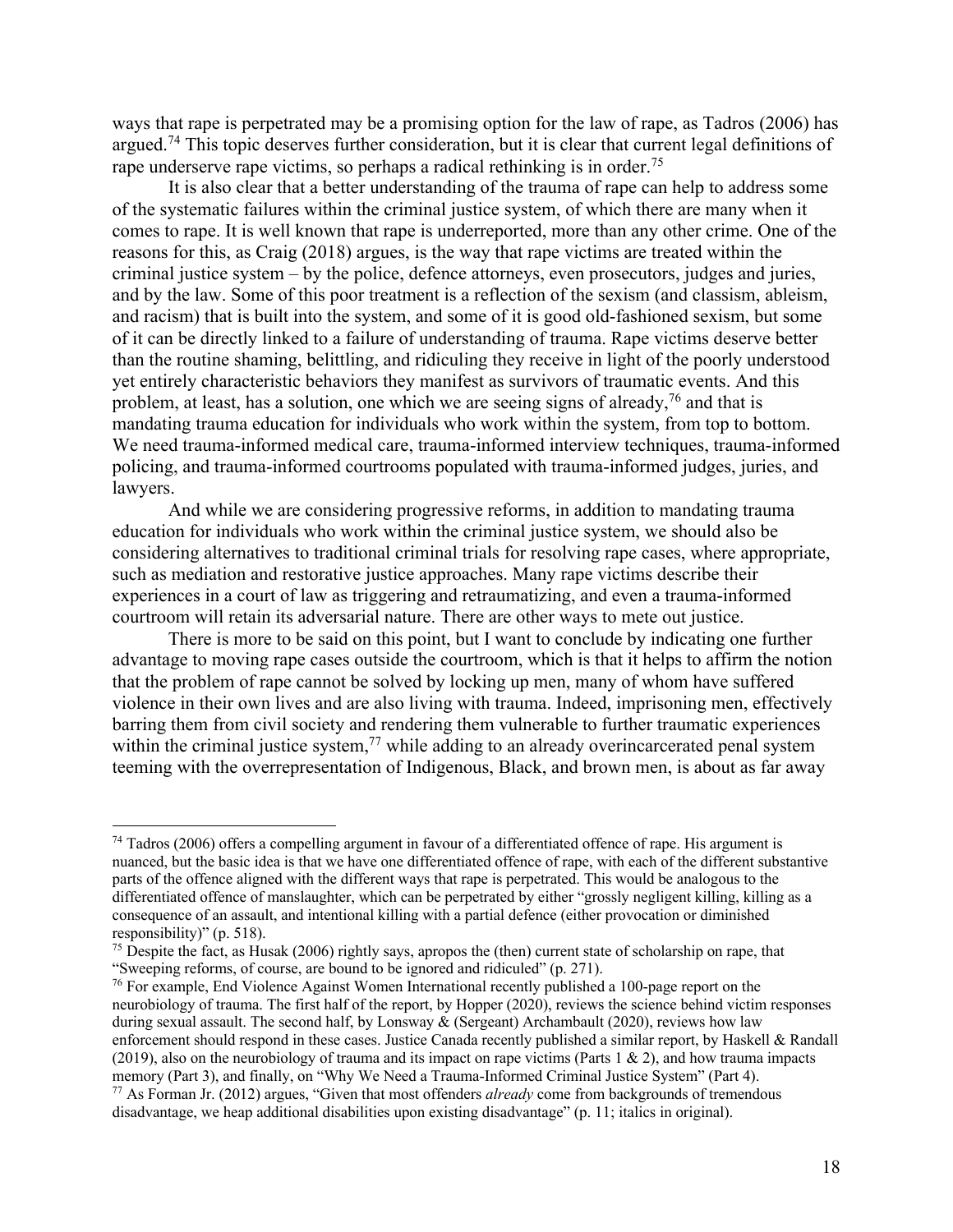from a solution to the problem of rape as we could get.78 Instead, we should be looking at how to address the structural inequalities and material conditions that create the circumstances which lead to violent behavior in the first place, as we consider how best to provide opportunities for justice, and for healing.

## **References**

Alcoff, L. & Gray, L. (1993). Survivor Discourse: Transgression or Recuperation? *Signs: Journal of Women in Culture and Society, 18*, 83-101. doi: 10.1086/494793

Alcoff, L. (2018). *Rape and Resistance*. Cambridge: Polity Press.

Anderson, S.A. (2016). Conceptualizing Rape as Coerced Sex. *Ethics, 127*, 50-87. doi: 10.1086/ 687332

Ansell, D.A. (2017). *The Death Gap: How Inequality Kills*. Chicago: University of Chicago Press.

Archard, D. (1999). The *Mens Rea* of Rape: Reasonableness and Culpable Mistakes. In K. Burgess Jackson (Ed.), *A Most Detestable Crime: New Philosophical Essays on Rape* (pp. 213- 229). Oxford University Press.

Archard, D. (2007). The Wrong of Rape. *The Philosophical Quarterly*, *57*, 374-393. doi: Io. IIII/j.I467-9213.2007.492.x

Armstrong, M. (2010). *Confessions of a Trauma Therapist: A Memoir*. BPS Books.

Arnsten, A.F.T. (2009). Stress signalling pathways that impair prefrontal cortex structure and function. *National Review of Neuroscience, 10*, 410-422. doi: 10.1038/nrn2648

Baber, H.E. (2012). How Bad is Rape?–II. In N. Power, R. Halwani, and A. Soble (Eds.) *The Philosophy of Sex,* 6<sup>th</sup> edition, (pp. 485-500). Rowman and Littlefield Publishers Inc.

Bar-On, B-A. (1999). The Scottsboro Case. In K. Burgess Jackson (Ed.), *A Most Detestable Crime: New Philosophical Essays on Rape* (pp. 200-210). Oxford University Press.

Benoit, C., Shumka, L., Phillips, R., Kennedy, M. and L. Belle-Isle. (2015). *Issue Brief: Sexual Violence Against Women in Canada*. December. Status of Women Canada.

<sup>78</sup> Public defender Aya Gruber (2020) teases out some of the layers of tension between feminist ideals and antiincarceration work, presenting a complicated story of gender equality and social justice, and of the incongruence between the Black Lives Matter and abolition movements and the rise of #MeToo and renewed attention to issues like campus rape, which she refers to as "feminism's tragedy" (p. 278).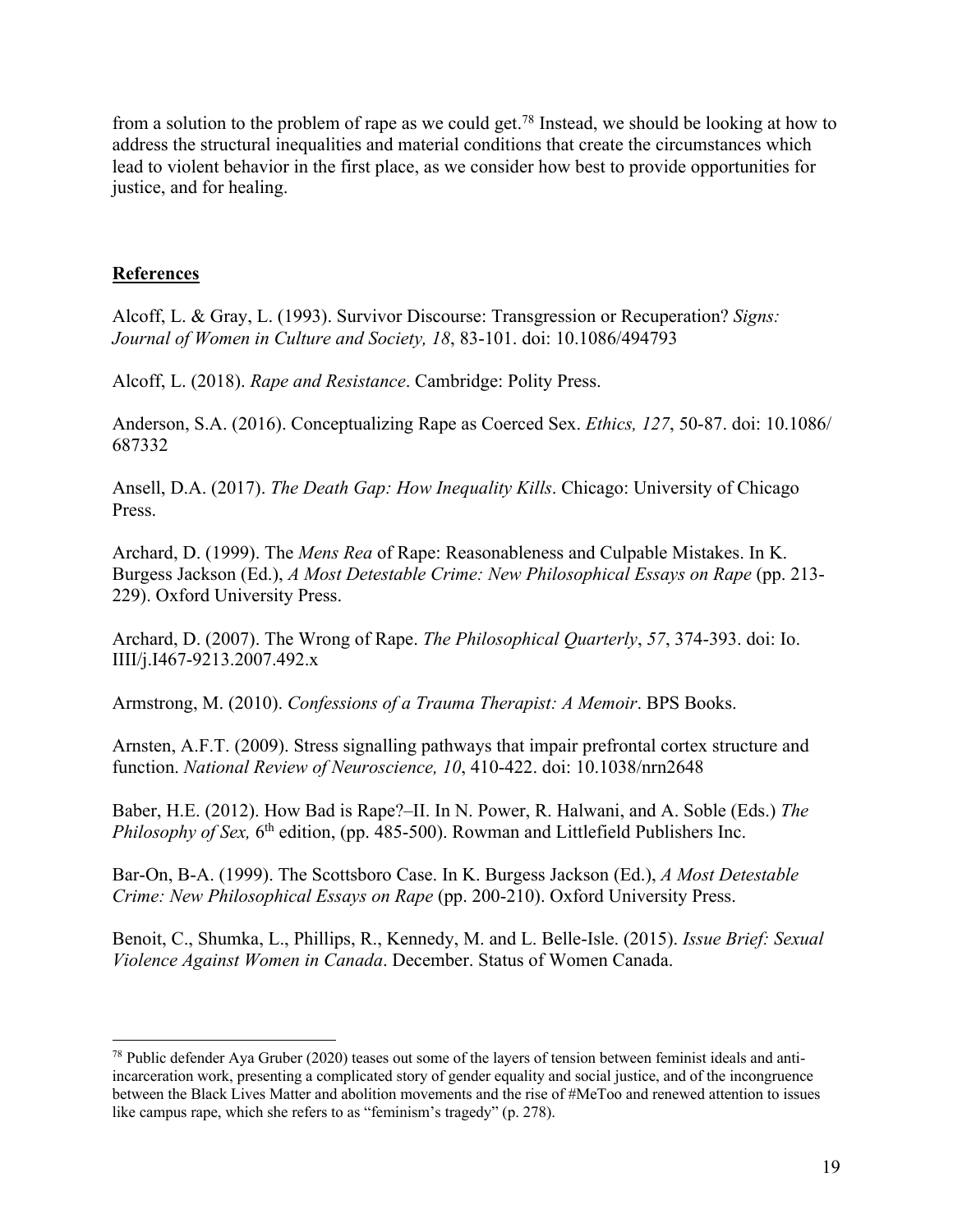Bergoffen, D.B. 2003. Toward a Politics of the Vulnerable Body. *Hypatia*, *18,* 116-134. doi: org/10.1111/j.1527-2001.2003.tb00782.x

Bergoffen, D.B. (2013). *Contesting the Politics of Genocidal Rape: Affirming the Dignity of the Vulnerable Body*. Routledge.

Boyce, J. 2016. "Victimization of Aboriginal People in Canada, 2014," *Juristat.* Statistics Canada Catalogue no. 85-002-X.

Bremner, J.D. (2006). Traumatic Stress: effects on the brain. *Dialogues in Clinical Neuroscience, 8*, 445-461. doi: 10.31887/DCNS.2006.8.4/jbremner

Brison, S. J. (2002). *Aftermath: Violence and the Remaking of a Self*. Princeton University Press.

Brown, R., Lau, H., and LeDoux, J.E. (2019). Understanding the Higher-Order Approach to Consciousness. *Trends in Cognitive Science, 23*, 754-768. doi: 10.1016/j.tics.2019.06.009

Brownmiller, S. (1975). *Against Our Will: Men, Women, and Rape*. New York: Penguin Books.

Bryant-Davis, T., Ullman, S.E., Tsong, Y., Tillman, S. & Smith, K. (2010). Struggling to survive: Sexual assault, poverty, and mental health outcomes of African American women. *American Journal of Orthopsychiatry, 80*, 61-70. doi: 10.1111%2Fj.1939-0025.2010.01007.x

Cahill, A. J. (2001). *Rethinking Rape*. Ithaca: Cornell University Press.

Cahill, A. J. (2014). Recognition, Desire, and Unjust Sex. *Hypatia*, *29*, 303-319. doi: 10.1111/hypa.12080

Cahill, A. J. (2016). Unjust sex vs. rape. *Hypatia*, *31*, 746-761. doi: 10.1111/hypa.12294

Capers, I. B. (2010). The Unintentional Rapist. *Washington University Law Review, 87*, 9-25.

Capers, I. B. (2013). Real Women, Real Rape. *UCLA Law Review, 826*, 826-882.

Card, C. (1991). Rape as a Terrorist Institution. In R.G. Frey and C.W. Morris (Eds.), *Violence, Terrorism, and Justice*, (pp. 296-319). Cambridge University Press. doi: 10.1017/CBO9780511625039.013

Card, C. (1996). Rape as a Weapon of War. *Hypatia*, *11*, 5-18. doi: 10.1111/j.1527- 2001.1996.tb01031.x.

Collins, P. H. (2000). *Black Feminist Thought: Knowledge, Consciousness, and the Politics of Empowerment*. 2nd Edition. New York: Routledge.

Collins, P. H. (2005). *Black Sexual Politics: African Americans, Gender, and the New Racism*. NewYork: Routledge.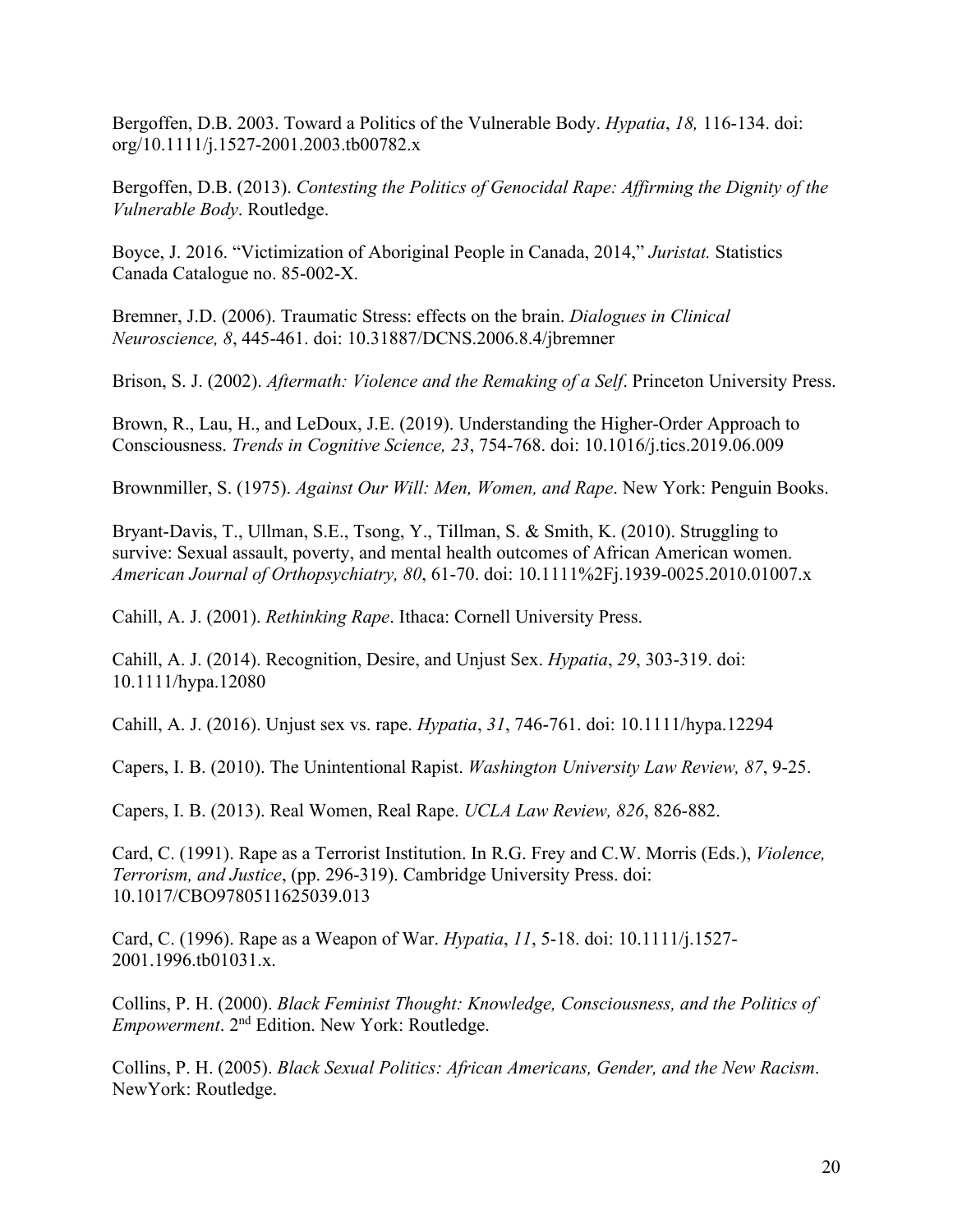Combahee River Collective (CRC). (1977). The Combahee River Collective (CRC) Statement, in K-Y, Taylor (Ed.) (2017). *How We Get Free: Black Feminism and the Combahee River Collective* (pp. 15-27). Chicago: Haymarket Books.

Conly, S. (2004). Seduction, Rape, and Coercion. *Ethics, 115*, 96–121. doi: 10.1086/421981

Cotter, A. (2018). Violent victimization of women with disabilities, 2014. Canadian Centre for Justice Statistics.

Craig, E. (2016). The Inhospitable Court. *University of Toronto Law Journal*, *66*, 197, 1-45. doi: 10.3138/UTLJ.3398

Craig, E. (2018). *Putting Trials on Trial: Sexual Assault and the Failure of the Legal Profession*. McGill-Queen's University Press.

Dana, D. (2018). *Polyvagal Theory in Therapy: Engaging the Rhythm of Regulation*. W.W. Norton.

Davis, A.Y. (1981). *Women, Race, and Class*. New York: Random House.

Doolittle, R. (2017). Unfounded. *Globe and Mail*, http://www.theglobeandmail.com/news/investigations/unfounded-sexual-assault-canadamain/article33891309/

Dotson, K. (2011). Tracking Epistemic Violence, Tracking Patterns of Silencing. *Hypatia*, 26, 236–257. doi: 10.1111/j.1527-2001.2011.01177.x

Douglas, R. M. (2016). *On Being Raped*. Beacon Press.

Dougherty, T. (2013). Sex, Lies, and Consent. *Ethics, 123*, 714–44. doi: 10.1086/670249

Dougherty, T. (2018). Affirmative Consent and Due Diligence. *Philosophy & Public Affairs*, *46*, 90-112. doi: 10.1111/papa.12114

American Psychiatric Association. (1980). *Diagnostic and statistical manual of mental disorders* (3rd ed.). Washington DC, Author.

American Psychiatric Association. (1994). *Diagnostic and statistical manual of mental disorders* (4th ed.). Washington DC, Author.

American Psychiatric Association. (2013). *Diagnostic and statistical manual of mental disorders*   $(5<sup>th</sup>$  ed.). Arlington, VA, Author.

Duff, R.A. (2001). Harms and wrongs. *Buffalo Criminal Law Review, 5,* 13-46. doi: 10.1525/nclr.2001.5.1.13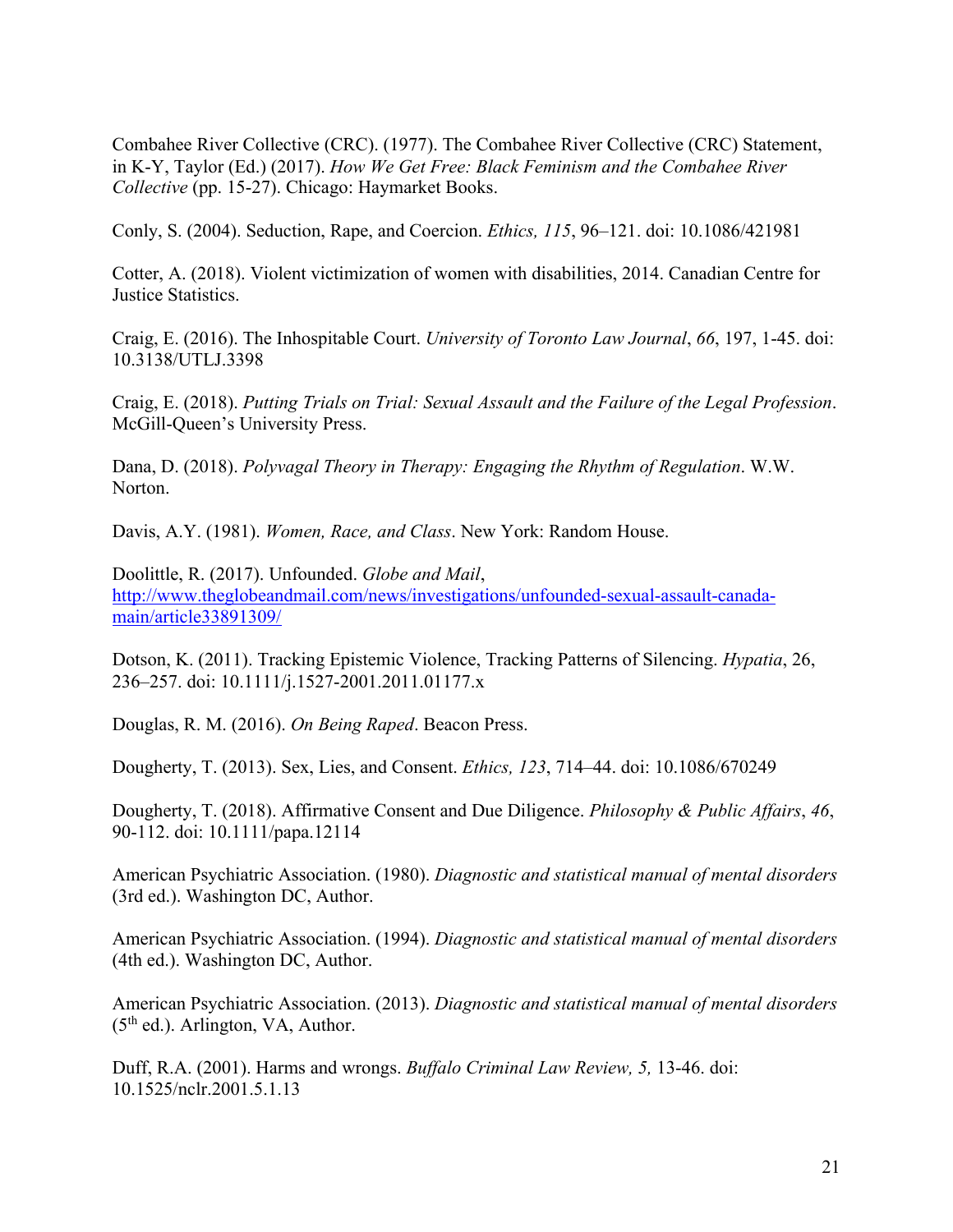du Toit, L. (2009). *A Philosophical Investigation of Rape: The Making and Unmaking of the Feminine Self*. New York: Routledge.

Dworkin, A. (1976). *Our Blood: Prophecies and Discourses on Sexual Politics*, New York: Perigee Books.

Equality Now. (2017). The World's Shame – The Global Rape Epidemic: How Laws Around the World are Failing to Protect Women and Girls from Sexual Violence.

Estrich, S. (1987). *Real Rape*, Cambridge MA: Harvard University Press.

Feinberg, J. (1984). *Harm to Others*. New York: Oxford University Press.

Fischel, J.J. (2019). *Screw Consent: A Better Politics of Sexual Justice*. California: University of California Press.

Forman, J. Jr. (2012). Racial Critiques of Mass Incarceration: Beyond the New Jim Crow. *Yale Law School Legal Scholarship Repository*, Faculty Scholarship Series, 3599, 102-141.

Freedman, K. L. (2014). *One Hour in Paris: A True Story of Rape and Recovery*. Chicago: Chicago University Press.

Freedman, K. L. (2017). Akratic Believing, Psychological Trauma, and Somatic Representations. *Philosophy, Psychiatry, and Psychology, 24*. 337-346. doi: 10.1353/ppp.2017.0049

Freedman, K. L. (2020). The Epistemic Significance of #MeToo. *Feminist Philosophy Quarterly, 6*, article 2. Advance Online Publication: https://doi.org/10.5206/fpq/2020.2.8030.

Frewen P. & Lanius, R. (2015). *Healing the Traumatized Self: Consciousness, Neuroscience, Treatment*. New York: W.W. Norton & Company.

Fricker, M. (2007). *Epistemic Injustice: Power & the Ethics of Knowing*. Oxford: Oxford University Press.

Frye, M. & Shafer, C. M. (1977). Rape and Respect. In M. Vetterling-Braggin, F. Elliston, and J. English (Eds.), *Feminism and Philosophy* (pp. 333-346) Savage, MD: Rowman and Littlefield.

Gardner, J. & Shute, S. (2000). The Wrongness of Rape. In J. Horder (Ed.) *Oxford Essays in Jurisprudence: Fourth Series* (pp. 1-42). Oxford: Oxford University Press.

Gardner. J. (2012). In Defence of *Offences and Defences*. *Jerusalem Review of Legal Studies, 4*, 110-128. doi: 10.1093/jrls/4.1.110

Gardner. J. (2016). Reasonable Reactions to the Wrongness of Rape. *Oxford Legal Studies research paper number 7*, 1-20.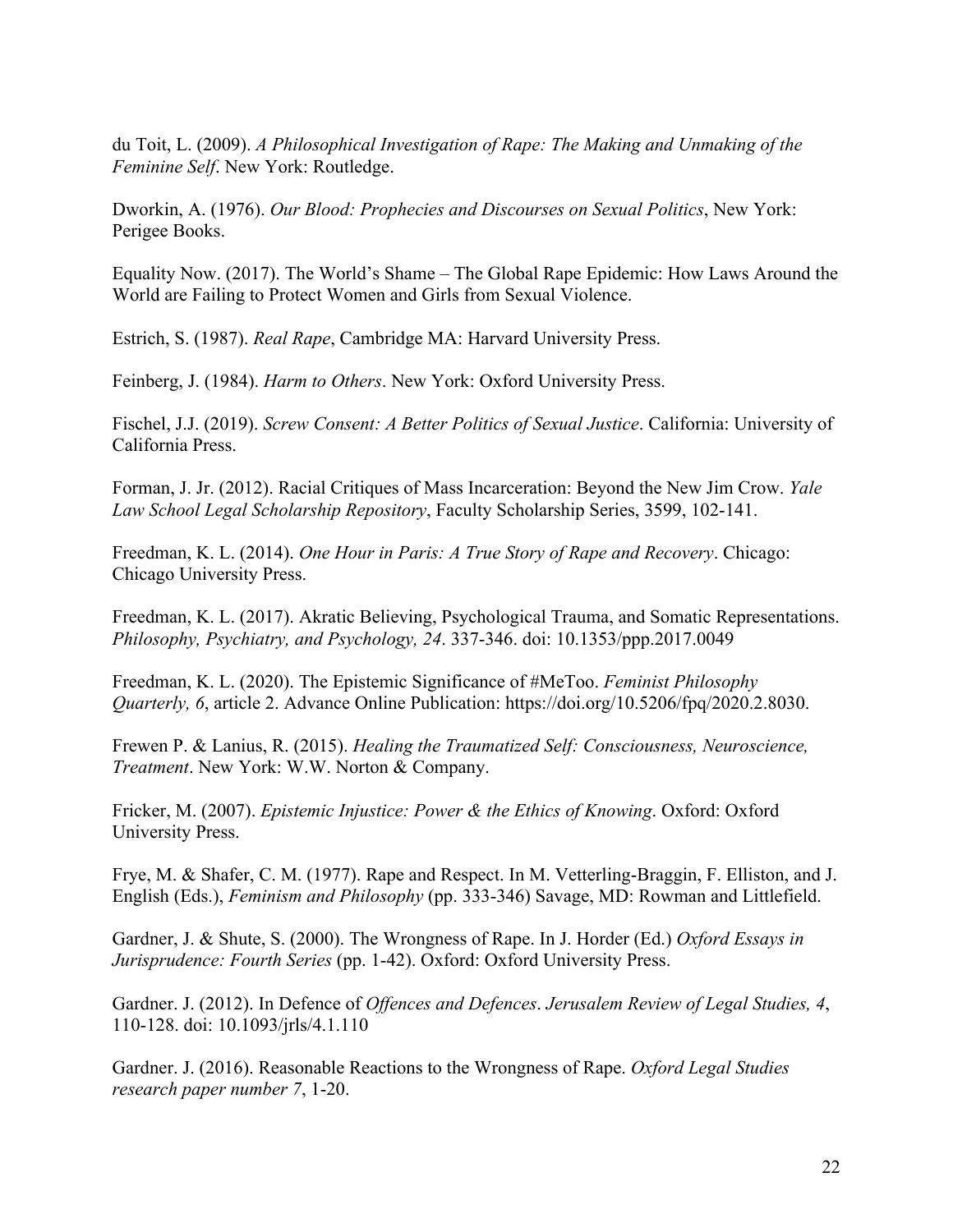Gardner. J. (2018). The Opposite of Rape. *Oxford Journal of Legal Studies*, *38*, 48-70. doi: 10.1093/ojls/gqx022

Gavey, N. (2005). *Just Sex? The cultural scaffolding of rape*. New York: Routledge.

Greasley, K. (2021). Sex, Reasons, Pro Tanto Wronging, and the Structure of Rape Liability. *Criminal Law and Philosophy*, *15*, 159-179. doi: 10.1007/s11572-020-09529-6

Gruber, A. (2020). #MeToo and Mass Incarceration. *Ohio State Journal of Criminal Law,* 275- 291.

Guerrero, A. (2021). The Epistemology of Consent. In J. Lackey (Ed.), *Applied Epistemology*. Oxford University Press.

Hagerty, B. B. (2019). An Epidemic of Disbelief. *The Atlantic https://www.theatlantic.com/magazine/archive/2019/08/an-epidemic-of-disbelief/592807/*

Hall, J.A. & Moore, C.B.T. (2008). Drug facilitated sexual assault – A review. *Journal of Forensic and Legal Medicine, 15*, 291-297. doi: 10.1016/*j*.jflm.2007.12.005

Hänel, H. (2018a). *What is Rape? Social Theory and Conceptual Analysis*. Bielefeld: Transcript Publishers.

Hänel, H. (2018b). What is a Sexist Ideology? Or: Why Grace Didn't Leave. *Ergo, 5,* 899-921. doi: 10.3998/ergo.12405314.0005.034

Haskell, L., & Randall, M. (2019). The Impact of Trauma on Adult Sexual Assault Victims. Department of Justice Canada.

Herman, J.L. (1992). *Trauma and Recovery: The Aftermath of Violence – From Domestic Abuse to Political Terror*. New York: Basic Books.

Hooks, b. (1981). *Ain't I a Woman?* South End Press.

Hoge, C.W., Yehuda, R., Castro, C.A., McFarlane, A.C, Vermetten, E., Jetly, R. Koenen, K.C., Greenberg, N. Shalev, A.Y., Rauch, S.A.M., Marmar, C.R., Rothbaum, B.O. (2016). Unintended Consequences of Changing the Definition of Posttraumatic Stress Disorder in *DSM-5:* Critique and Call for Action. *JAMA Psychiatry, 73*, 750-752. doi: 10.1001/jamapsychiatry.2016.0647

Hopper, J. (2020). Important Things to Get Right About the "Neurobiology of Trauma." Part 1&2: Benefits of Understanding the Science. End Violence Against Women International.

Husak, D. (2006). The Complete Guide To Consent To Sex: Alan Wertheimer's *Consent to Sexual Relations*. *Law and Philosophy, 25*, 267-287. doi: 10.1007/sl0982-005-8703-2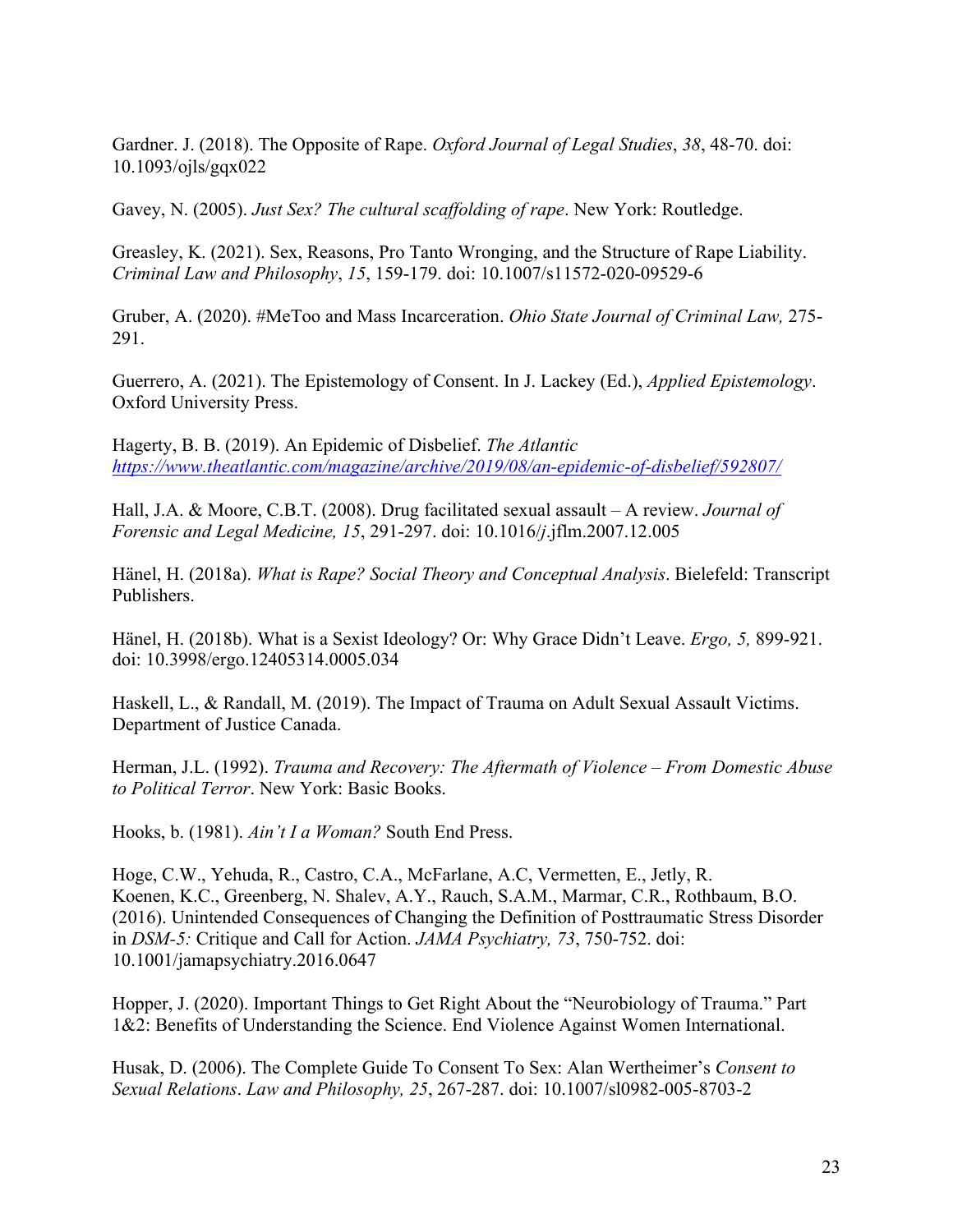Husak, D. (2009). Gardner on the Philosophy of Criminal Law. *Oxford Journal of Legal Studies*, *29*, 169-187. doi: 10.1093/ojls/gqn032

James, S.E., Herman, J.L., Rankin, S., Keisling, M., Mottet, L., & Anafi, M. (2016). *The Report of the 2015 U.S. Transgender Survey*. Washington, DC: National Center for Transgender Equality.

Jenkins, K. (2017). Rape Myths and Domestic Abuse Myths as Hermeneutical Injustices. *Journal of Applied Philosophy*, *34*, 191-205. doi: 10.1111/japp.12174

Johnson, H. (2012). Limits of a Criminal Justice response: Trends in police and court processing of sexual assault. In E. Sheehy (Ed.), *Sexual Assault in Canada: Law, Legal Practice, and Women's Activism* (pp. 613-634). Ottawa: University of Ottawa Press.

Kennedy, P. (2020). The Rape Kit's Secret History. *New York Times;* https://www.nytimes.com/interactive/2020/06/17/opinion/rape-kit-history.html

Kilpatrick, D.G., Resnick, H.S., Ruggiero, K.J., Conoscenti, L.M., & McCauley, J. (2007). Drugfacilitated, Incapacitated, and Forcible Rape: A National Study. SC: National Crime Victims Research & Treatment Center, U.S. Department of Justice.

Krebs, C.P., Lindquist, C.H., Warner, T.D., Fisher, B.S., & Martin, S.L.. (2007). *The Campus Sexual Assault (CSA) Study*. Washington, DC: National Institute of Justice, U.S. Department of Justice.

Kukla, R. (2018). That's What She Said: The Language of Sexual Negotiation. *Ethics, 129,* 70- 97. doi: 10.1086/698733

Kukla, Q.R. (2021). A Nonideal Theory of Sexual Consent. *Ethics, 131*, 270-292. doi: 10.1086/711209#fn0

Lanius, R.A., Hopper, J.W., & Menon, R.S. (2003). Individual differences in a husband and wife who developed PTSD after a motor vehicle accident: a functional MRI case study. *The American Journal of Psychiatry, 160*, 667-669. doi: 10.1176/appi.ajp.160.4.667

Larson, S. R. (2018). Survivors, Liars, and Unfit Minds: Rhetorical Impossibility and Rape Trauma Disclosure. *Hypatia*, *33*, 681-699. doi: 10.1111/hypa.12435

LeDoux, J.E. (1996). *The Emotional Brain*. New York: Simon and Schuster.

LeDoux, J.E. (2015a). *Anxious: Using The Brain to Understand and Treat Fear and Anxiety*. New York: Viking.

LeDoux, J.E. (2015b). Feelings: What Are They & How Does the Brain Make Them? *American Academy of Arts & Sciences, 144*, 96-110.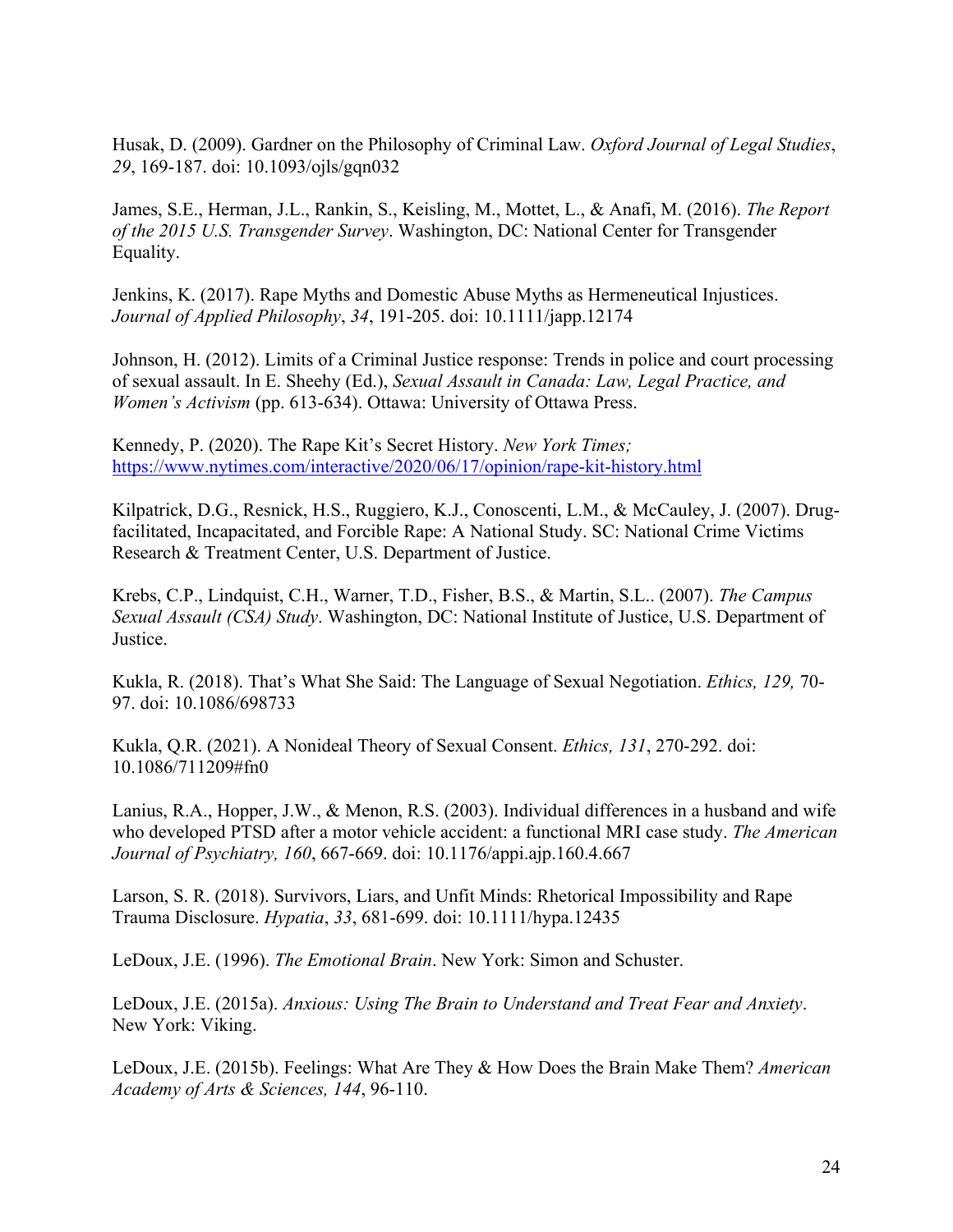LeDoux, J.E. (2020). My Word: Thoughtful Feelings. *Current Biology, 30*, R617-R634. 10.1016/j.cub.2020.04

LeDoux, J.E. & Brown, R. (2017). A higher-order theory of emotional consciousness. *Proceedings of the National Academy of Sciences*, *30,* 1-10. doi: 10.1073/pnas.1619316114

LeDoux, J.E. & Pine, D.S. (2016). Using neuroscience to help understand fear and anxiety: a two-system framework. *American Journal of Psychiatry, 173*, 1083-1093. doi: 10.1176/appi.ajp.2016.16030353

Levine, P. A. (2010). *In an Unspoken Voice: How the Body Releases Trauma and Restores Goodness*. Berkeley: North Atlantic Books.

Leys, R. (2000). *Trauma: a Genealogy*. Chicago: University of Chicago Press.

Lonsway, K.A., Archambault, J. (2020). *Victim Impact: How Victims are Affected by Sexual Assault and How Law Enforcement Can Respond*. End Violence Against Women International.

Lowenstein, R. J. (2018). Dissociation Debates: everything you know is wrong. *Dialogues in Clinical Neuroscience, 20*, 229-242. doi: 10.31887/DCNS.2018.20.3/rloewenstein

MacKinnon, C.A. (1987). *Feminism Unmodified: Discourses on Life and Law*. Cambridge MA: Harvard University Press.

MacKinnon, C.A. (1989). *Toward a Feminist Theory of the State*. Cambridge MA: Harvard University Press.

MacKinnon, C.A. (1994). Rape, Genocide, and Women's Human Rights. *Harvard Women's Law Journal*, *17*, 5-16.

Majeed, R. (2020). The New LeDoux: Survival Circuits and the Surplus Meaning of 'Fear'. *The Philosophical Quarterly, 70*, 809-829. doi: 10.1093/pq/pqaa009

Manne, K. (2017). *Down Girl: The Logic of Misogyny*. Oxford University Press.

Mappes, T. A. (1987). Sexual Morality and the Concept of Using Another Person. In T.A. Mappes & J.S. Zembaty (Eds), *Social Ethics: Morality and Social Policy* (pp. 248-262). McGraw-Hill, New York.

Marino, P. (2008). The Ethics of Sexual Objectification: Autonomy and Consent. *Inquiry*, *51*, 345-364. doi: 10.1080/00201740802166643

McGregor, J. (2005). *Is it Rape? On Acquaintance Rape and Taking Women's Consent Seriously*. Ashgate Press.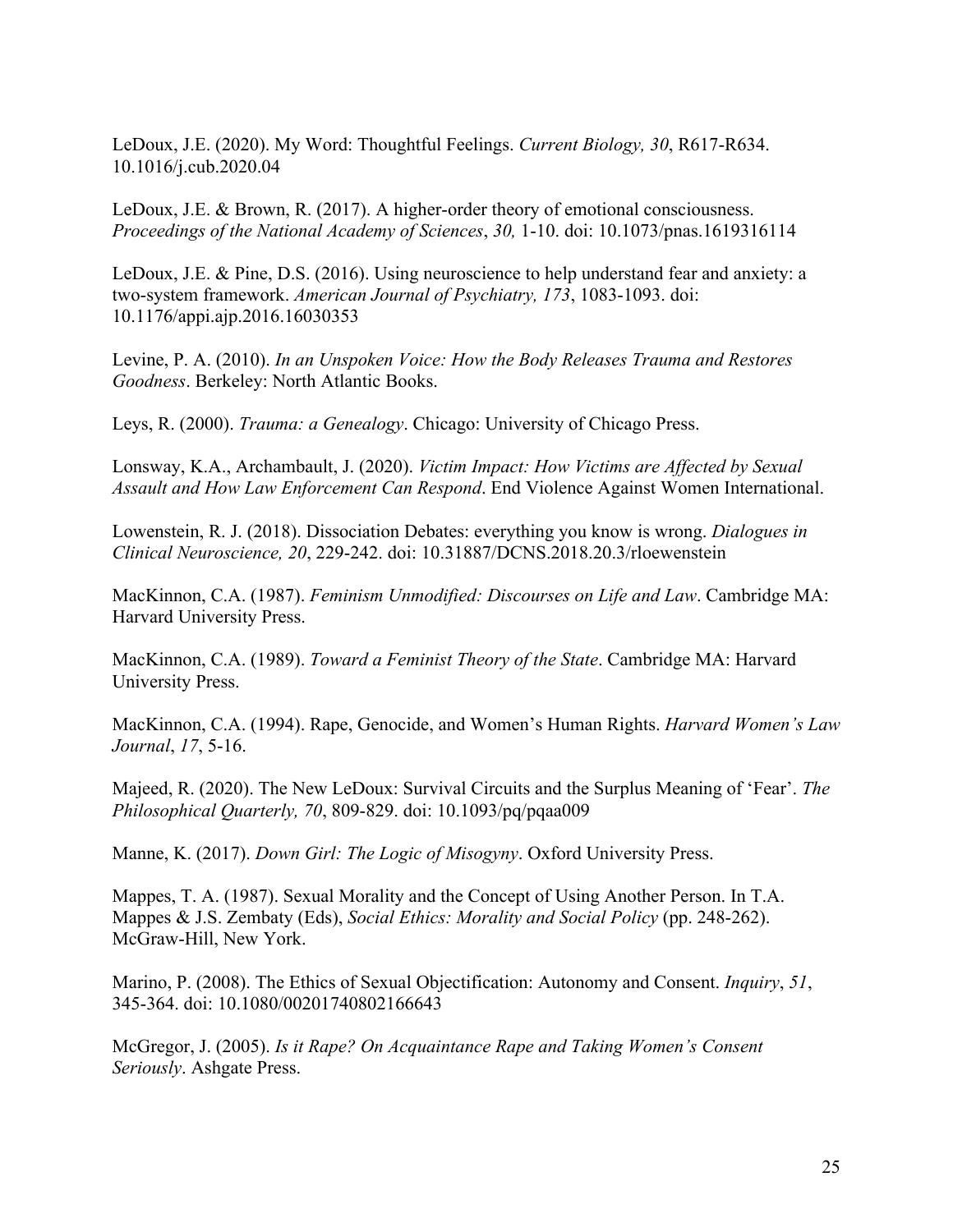McNally, R. J. (2009). Can We Fix PTSD in DSM-V? *Depression and Anxiety*, *26,* 597-600. doi: 10.1002/da.20586

Metatawabin, E., with Shimo, A. (2015). *Up Ghost River: A Chief's Journey Through the Turbulent Waters of Native History*. Penguin: Vintage Canada Edition.

Micale, M.S. & Lerner, P. (2001). *Traumatic Pasts: History, Psychiatry, and Trauma in the Modern Age, 1870-1930*. Cambridge: Cambridge University Press.

Mill, J. S. (1859). *On Liberty*. Hackett Publishing co.

Miller, S. C. (2009). Moral Injury and Relational Harm: Analyzing Rape in Darfur. *Journal of Social Philosophy*, *40*. 504-523. doi: 10.1111/*j*.1467-9833.2009.01468.x

National Scientific Council on the Developing Child. (2005/2014). Excessive Stress Disrupts the Architecture of the Developing Brain. Working Paper 3, updated edition.

Nussbaum, M.C. (1995). Objectification. *Philosophy and Public Affairs, 24,* 249-291. doi: 10.1111/j.1088-4963.1995.tb00032.x

Ogden, P., Minton, K., and Pain, C. (2006). *Trauma and the Body: A Sensorimotor Approach to Psychotherapy*. New York: W.W. Norton & Company.

Pereira, A.G. & Moita, M.A. (2016). Is there anybody out there? Neural circuits of threat detection in vertebrates. *Current Opinion in Neurobiology, 41,* 179-187. doi: 10.1016/j.conb.2016.09.011

Peterson D. & Muehlenhard C. L. (2004). Was it rape? The function of women's rape myth acceptance and definitions of sex in labeling their own experiences. *Sex Roles, 52*, 129–144. doi: 10.1023/B:SERS.0000037758.95376.0

Pichon, S., de Gelder, B., & Grèzes, J. (2012). Threat Prompts Defensive Brain Responses Independently of Attentional Control. *Cerebral Cortex, 22*, 274-285. doi: 10.1093/cercor/bhr060

Pineau, Lois. (1989). Date Rape: A Feminist Analysis. *Law and Philosophy, 8*, 217-243. 10.1007/BF00160012

Plaxton, M. (2014). Nussbaum on Sexual Instrumentalization. *Criminal Law and Philosophy, 10*, 1-16. doi: 10.1007/s11572-013-9290-1.

Porges. S.W. (2004). Neuroception: A Subconscious System for Detecting Threats and Safety. *Zero to Three: Bulletin of the National Center for Clinical Infant Programs*, *24,* 19–24.

Porges, S.W. (2009). The polyvagal theory: New insights into adaptive reactions of the autonomic nervous system. *Cleveland Clinic Journal of Medicine, 76*, S86-S90. doi: 10.3949/ccjm.76.s2.17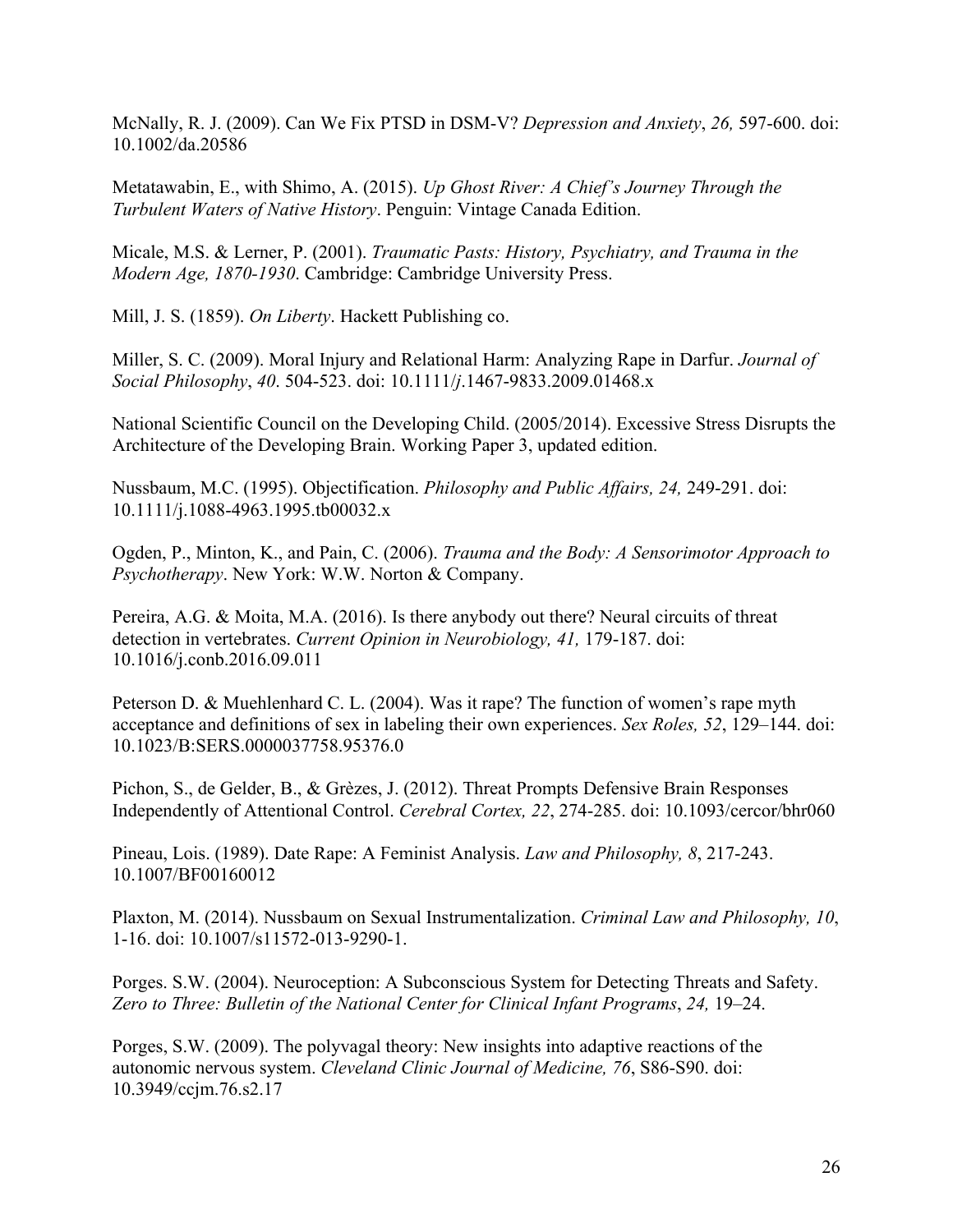Porges, S.W. (2011). *The Polyvagal Theory: Neurophysiological Foundations of Emotions, Attachment, Communication, and Self-Regulation.* New York: W.W. Norton & Company.

Porges, S.W. (2017). *The Pocket Guide to The Polyvagal Theory: The Transformative Power of Feeling Safe*. New York: W.W. Norton & Company.

Raz, J. (1988). Autonomy, toleration, and the harm principle. In S. Mendus, (Ed.) *Justifying Toleration: Conceptual and Historical Perspectives.* Cambridge: Cambridge University Press.

Roberts, D. (1997). *Killing the Black Body: Race, Reproduction, and the Meaning of Liberty*. New York: Vintage Books.

Rubenfeld, J. (2013). The Riddle of Rape-by-Deception and the Myth of Sexual Autonomy. *The Yale Law Journal*, *122,* 1372-1443.

Russell, E. & Curran, V. (2002). The Psychological Consequences of Drug-Rape. *Proceedings of the British Psychological Society*, *10*, 114-115.

Schott, R. (2009). War Rape and the Political Concept of Evil. In A. Veltman and K. Norlock (Eds.), *Evil, Political Violence and Forgiveness: Essays in Honor of Claudia Card* (pp. 77-96). Lanham: Lexington Books.

Schott, R. (2011). War Rape, Natality and Genocide. *Journal of Genocide Research*, *13,* 5-21. doi: 10.1080/14623528.2011.559111

Shapiro, F. (2017). *Eye Movement Desensitization and Reprocessing (EMDR) Therapy: Basic Principles, Protocols, and Procedures*, 3rd Edition. Guilford Press.

Sheehy, E. (2012). Judges and the Reasonable Steps Requirement: The Judicial Stance on Perpetration Against Unconscious Complainants. In E. Sheehy (Ed.), *Sexual Assault in Canada: Law, Legal Practice and Women's Activism* (pp. 483-540). Ottawa: University of Ottawa Press.

Sherin, J.E. & Nemeroff, C.B. (2011). Post-traumatic stress disorder: the neurobiological impact of psychological trauma. *Dialogues in Clinical Neuroscience, 13*. 263-278. doi: 10.31887/DCNS.2011.13.2/jsherin

Silva, B.A., Gross, C.T., Gräff, J. (2016). The neural circuits of innate fear: detection, integration, action, and memorization. *Learning and Memory*, *23,* 544-555. doi: 10.1101/lm.042812.116

Spena, A. (2010). Harmless Rapes? A False Problem for the Harm Principle. *Diritto & Questioni Pubbliche*, 497-524.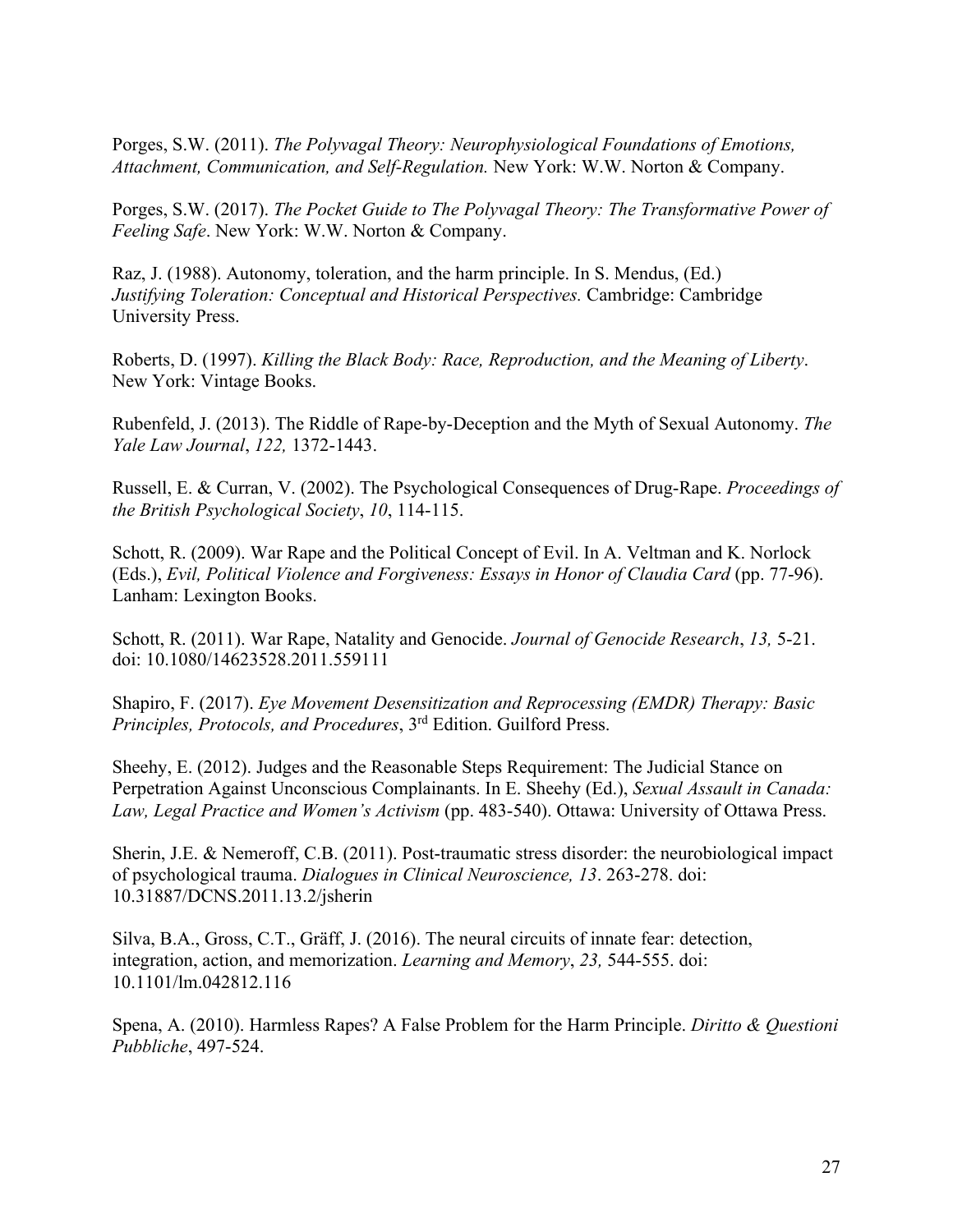Stanton-Ife, J. (2010). Horrific Crime. In R.A. Duff, L. Farmer, S.E. Marshall, M. Renzo, and V. Tadros (Eds.), *The Boundaries of the Criminal Law* (pp.138-163). Oxford: Oxford University Press. doi: 10.1093/acprof:oso/9780199600557.001.0001

Statman, D. (2012). Gardner on the Wrongness of Rape. *Jerusalem Review of Legal Studies, 4,*  105-109. doi: 10.1093/jrls/4.1.105

Summerfield, D. (2001). The invention of post-traumatic stress disorder and the social usefulness of a psychiatric category. *BMJ, 322,* 95-98. doi: 10.1136/bmj.322.7278.95

Tadros, V. (2005). The Distinctiveness of Domestic Abuse: A Freedom Based Account. *Louisiana Law Review, 65*, 989-1014.

Tadros, V. (2006). Rape Without Consent. *Oxford Journal of Legal Studies, 26,* 515-543. doi: 10.1093/ojls/gql016

Terpou, B.A., Harricharan, S., McKinnon, M.C., Frewen, P. Jetly, R., & Lanius, R.A. (2019). The effects of trauma on brain and body: A unifying role for the midbrain periaqueductal gray. *Journal of Neuroscience Research*, *97*, 1110–1140. doi: 10.1002/jnr.24447

Tillman, S., Bryant-Davis, T., Smith K., & Marks, A. (2010). Shattering Silence: Exploring Barriers to Disclosure for African American Sexual Assault Survivors. *Trauma, Violence, & Abuse*, *11*, 59-70.

Thom, K. C. (2019). The Salvation in My Sickness. In S.M. Fowles & J. S. Lee (Eds.), *Whatever Gets You Through: Twelve Survivors on Life after Sexual Assault* (pp. 73-90). Greystone Books Ltd.

van der Kolk, B. A. (2006). Foreword. In P. Ogden, K. Minton, & C. Pain, *Trauma and the Body: A Sensorimotor Approach to Psychotherapy* (pp. xvii-xxvi). New York: W.W. Norton & Company Inc.

van der Kolk, B.A. (2014). *The Body Keeps the Score: Brain, Mind, and Body in the Healing of Trauma*. New York: Penguin Books.

Vida, M.D. & Behrmann, M. (2017). Subcortical Facilitation of Behavioral Responses to Threat. *Scientific Reports, 7*, 1-11. doi: 10.1038/s41598-017-13203-8

Wakefield, J. C. (1992). The Concept of mental disorder: On the Boundary Between Biological Facts and Social Values. *American Psychologist, 47*, 373-388. doi: 10.1037//0003-066x.47.3.373

Wakefield, J. C. (2007). The concept of mental disorder: diagnostic implications of the harmful dysfunction analysis. *World Psychiatry*, *6,* 149-156.

Wakefield, J. C. (2013). DSM-5: An Overview of Changes and Controversies. *Clinical Social Work Journal*, *41*, 139-154. doi: 10.1007/s10615-013-0445-2